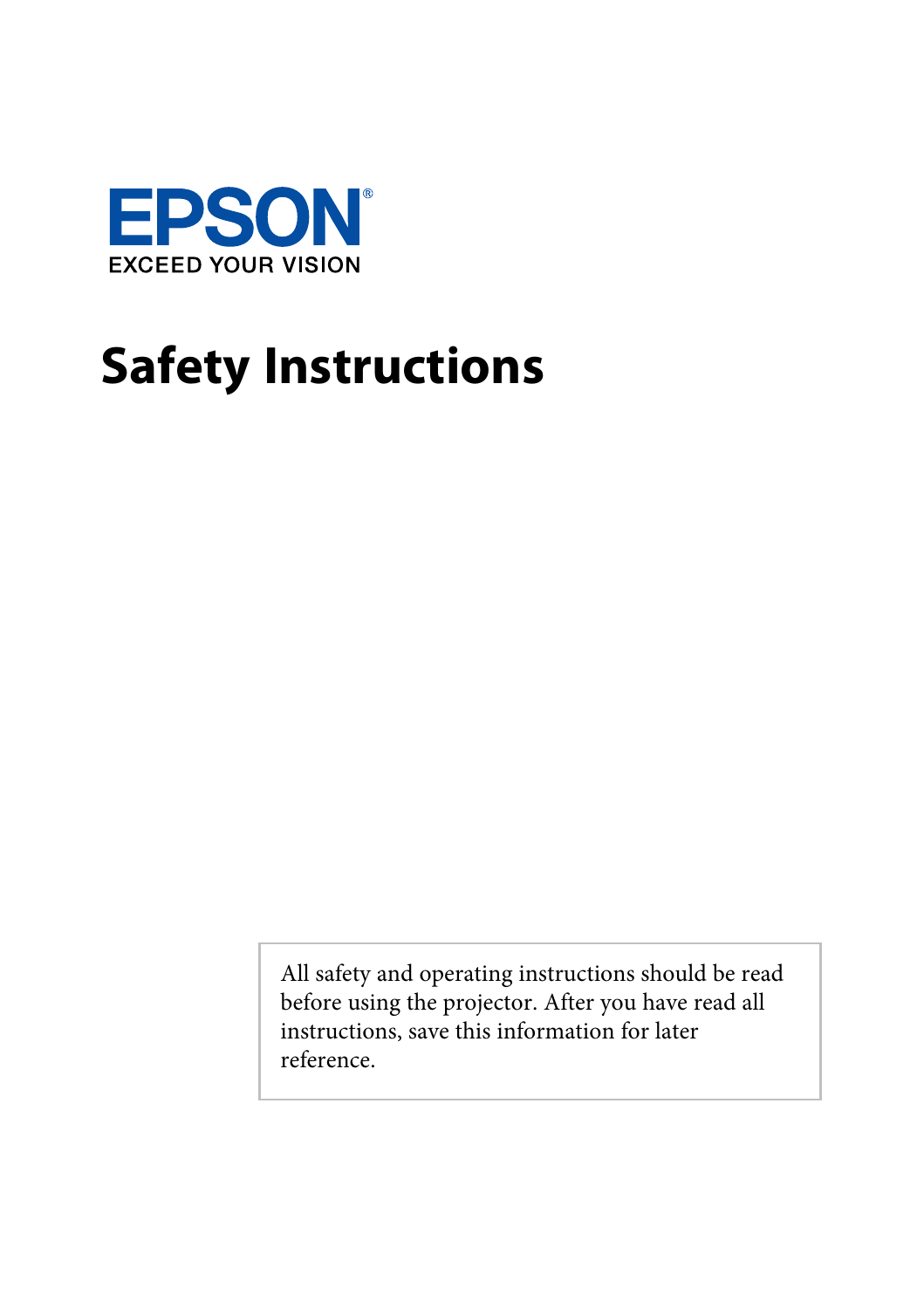| <b>Safety Instructions</b>       |    |
|----------------------------------|----|
|                                  |    |
|                                  |    |
|                                  |    |
| <b>Support and Service Guide</b> | 19 |
|                                  |    |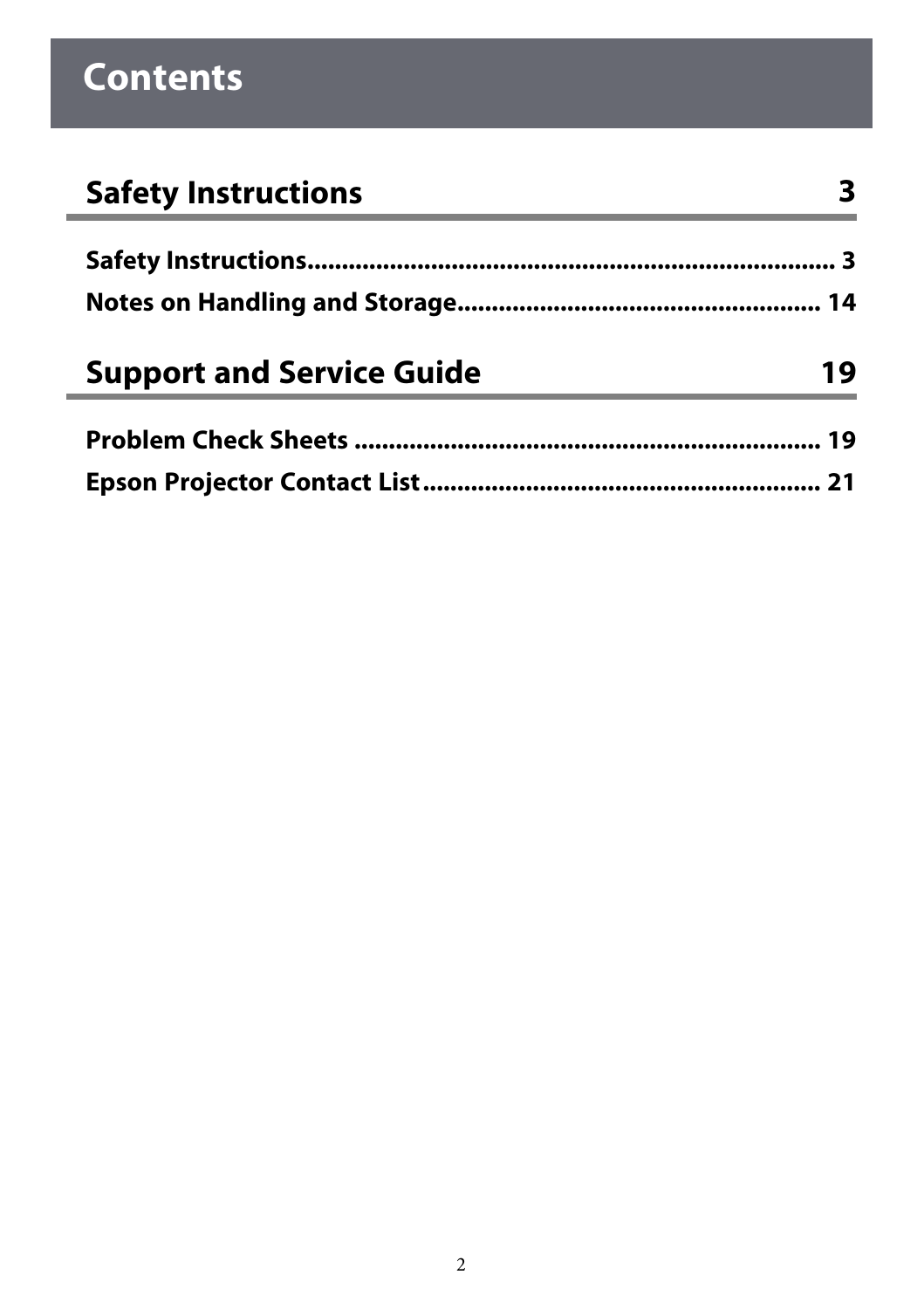<span id="page-2-1"></span><span id="page-2-0"></span>To prevent personal injury or damage to property, the following symbols are used to show dangerous operation or handling. Make sure you understand them properly when reading the guide.

#### **Explanation of symbols**

| <b>∆ Warning</b> | This symbol indicates information that, if<br>ignored, could possibly result in serious<br>personal injury or even death due to<br>incorrect handling. |
|------------------|--------------------------------------------------------------------------------------------------------------------------------------------------------|
| <b>△ Caution</b> | This symbol indicates information that, if<br>ignored, could possibly result in personal<br>injury or physical damage due to<br>incorrect handling.    |

Symbols indicating an action that must not be done



Symbols indicating an action that should not be done

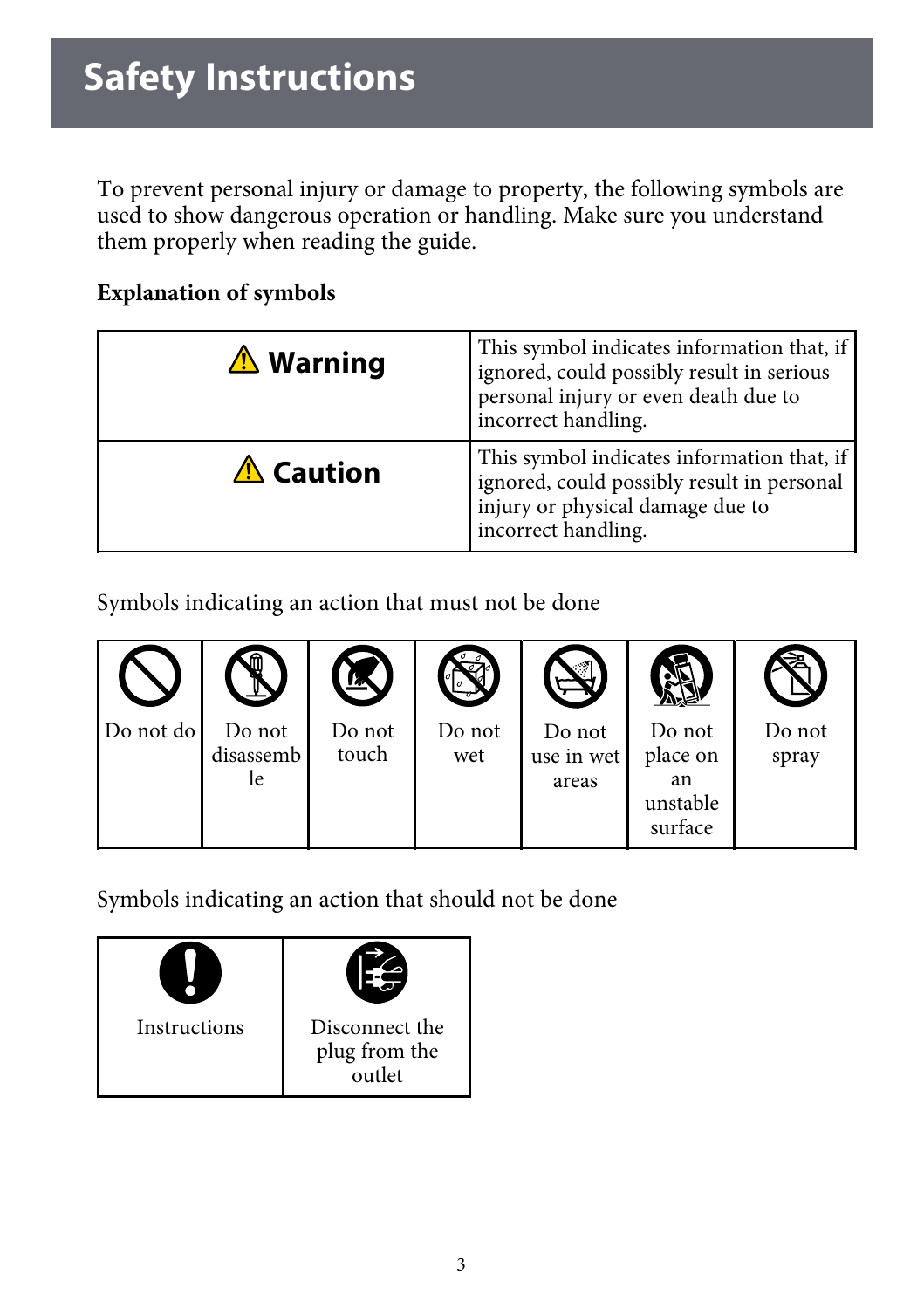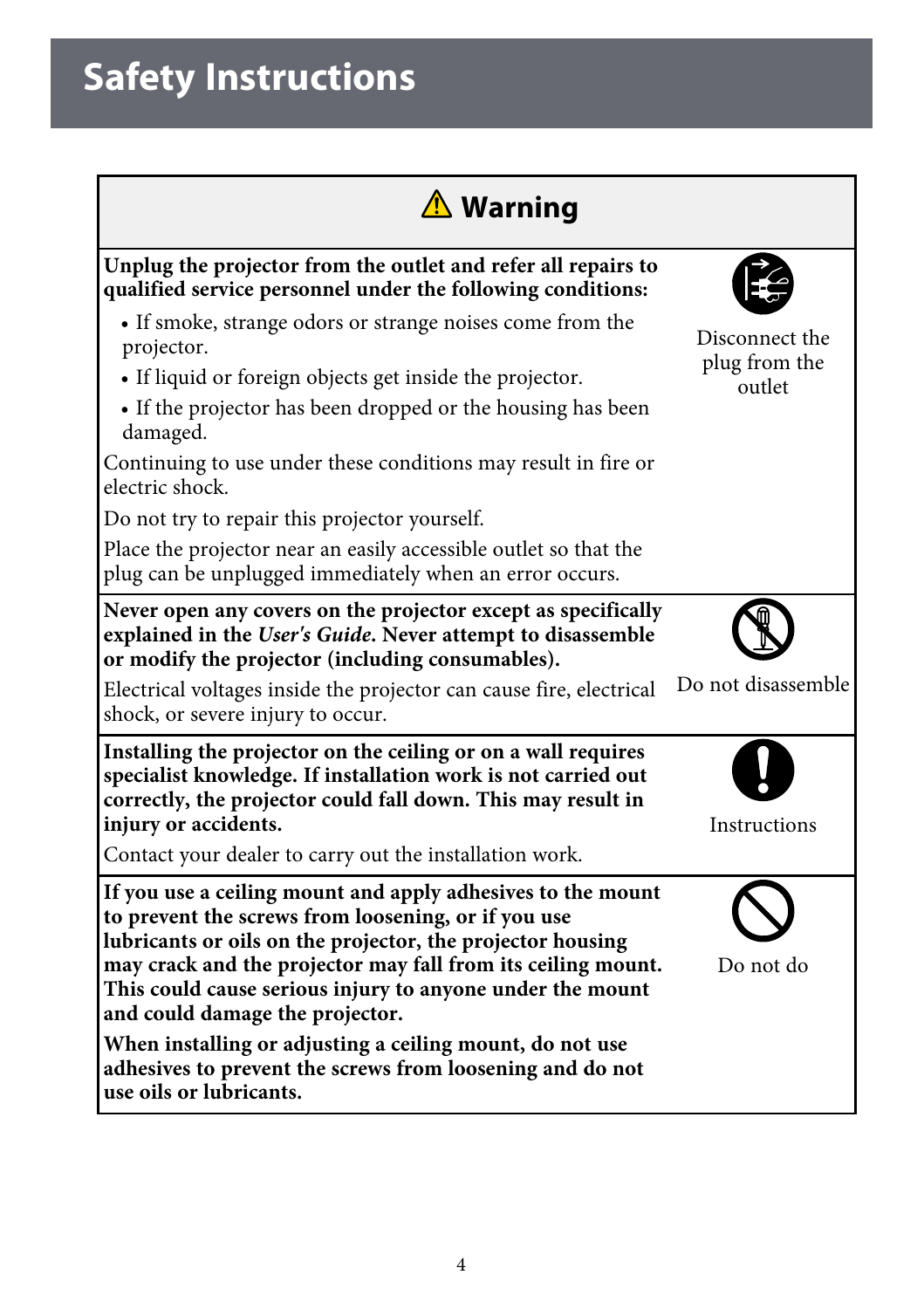| <b>△ Warning</b>                                                                                                                                                                                                                                                                                                                                                  |                            |
|-------------------------------------------------------------------------------------------------------------------------------------------------------------------------------------------------------------------------------------------------------------------------------------------------------------------------------------------------------------------|----------------------------|
| Failure to install the ceiling mount and projector may cause<br>the projector to fall. After installing the specific Epson<br>mount that supports your projector, make sure you secure<br>the mount to all of the projector's ceiling mount fixing<br>points. Also, secure the projector and the mounts using wire<br>that is strong enough to hold their weight. | Instructions               |
| When installing the projector in a high location such as a<br>ceiling, wall, or shelf, use a wire that is strong enough to<br>secure the projector to the installation location and prevent<br>it from falling.                                                                                                                                                   | Instructions               |
| Do not install the projector in locations where it will be<br>subject to humidity or dust such as kitchen counters,<br>kitchens, or near humidifiers, or in locations subject to oil<br>smoke or steam.<br>Doing so may result in fire or electric shock.                                                                                                         | Do not do                  |
| Do not use or store the projector in locations where it will<br>be subject to dust or dirt.<br>Otherwise, the quality of the projected image may decline, or<br>the air filter may become clogged, resulting in a malfunction<br>or fire.                                                                                                                         | Do not do                  |
| Do not use the projector where it may be exposed to rain,<br>water, or excessive humidity.<br>Fire or electric shock may result.                                                                                                                                                                                                                                  | Do not use in wet<br>areas |
| Do not use a power source with a voltage other than those<br>specified in the User's Guide.<br>Use of a different power source may result in fire or electric<br>shock.<br>If you are not sure of the power available, consult your dealer<br>or power company.                                                                                                   | Do not do                  |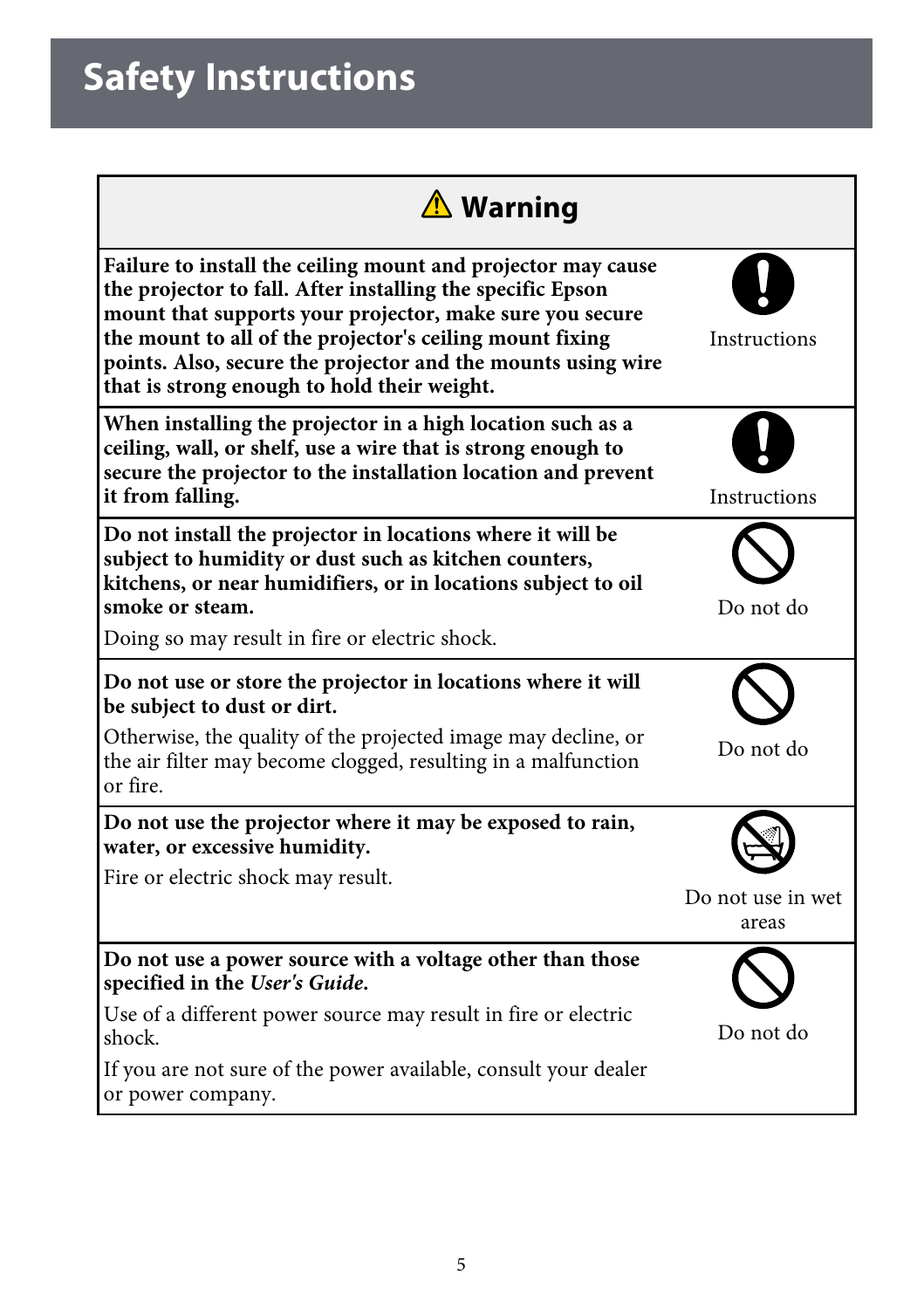| <b>△ Warning</b>                                                                                                                                                                                                                                     |              |
|------------------------------------------------------------------------------------------------------------------------------------------------------------------------------------------------------------------------------------------------------|--------------|
| Check the specifications of the power cord.                                                                                                                                                                                                          |              |
| The power cord supplied with the projector is intended to<br>comply with power supply requirements for the country of<br>purchase. Using an inappropriate power cord could result in<br>fire or electric shock.                                      | Instructions |
| If you use the projector in the country where it was purchased,<br>only use the power cord that came with the projector. If you<br>use the projector in a country other than where it was<br>purchased, use the correct power cord for that country. |              |
| Take care when handling the power plug.                                                                                                                                                                                                              |              |
| Failure to comply with these precautions could result in fire or<br>electric shock.                                                                                                                                                                  |              |
| Take the following precautions when handling.                                                                                                                                                                                                        | Instructions |
| · Do not overload wall outlets, extension cables, or power<br>strips.                                                                                                                                                                                |              |
| • Do not insert the plug into a dusty outlet.                                                                                                                                                                                                        |              |
| • Insert the plug firmly into the outlet.                                                                                                                                                                                                            |              |
| • Do not hold the plug with wet hands.                                                                                                                                                                                                               |              |
| • Do not pull the power cord when disconnecting the plug;<br>always be sure to hold the plug when disconnecting it.                                                                                                                                  |              |
| Do not use the power cord that is damaged.                                                                                                                                                                                                           |              |
| Fire or electric shock may result.                                                                                                                                                                                                                   |              |
| Take the following precautions when handling.                                                                                                                                                                                                        | Do not do    |
| • Do not modify the power cord.                                                                                                                                                                                                                      |              |
| • Do not place heavy objects on top of the power cord.                                                                                                                                                                                               |              |
| • Do not bend, twist or pull the power cord excessively.                                                                                                                                                                                             |              |
| • Keep the power cord away from hot electrical appliances.                                                                                                                                                                                           |              |
| • Do not tie the power cord to other cables.                                                                                                                                                                                                         |              |
| If the power cord becomes damaged (the core wire is exposed,<br>the wire is broken wire, and so on), contact your dealer.                                                                                                                            |              |
| Do not touch the plug during an electrical storm.                                                                                                                                                                                                    |              |
| Otherwise, you may receive an electric shock.                                                                                                                                                                                                        |              |
|                                                                                                                                                                                                                                                      | Do not touch |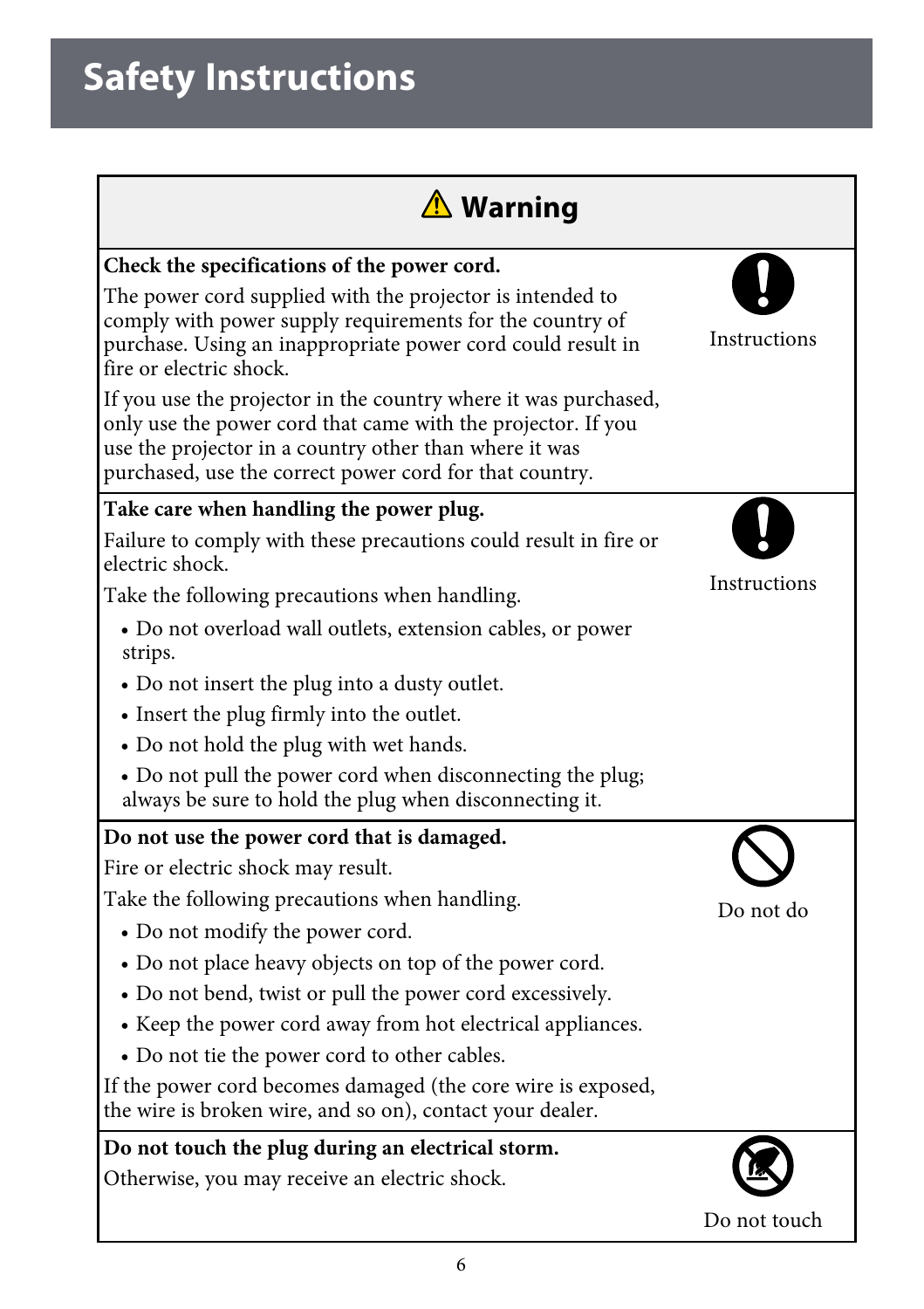| <b>△ Warning</b>                                                                                                                                                                                                                                                                                 |              |
|--------------------------------------------------------------------------------------------------------------------------------------------------------------------------------------------------------------------------------------------------------------------------------------------------|--------------|
| Do not place any containers of liquid or chemicals on top of<br>the projector.                                                                                                                                                                                                                   |              |
| Spilling liquid of any kind into the projector may result in fire<br>or electric shock.                                                                                                                                                                                                          | Do not wet   |
| Do not look into the lens when the projector is on.                                                                                                                                                                                                                                              |              |
| The bright light can damage your eyes. Families with small<br>children should be especially careful.                                                                                                                                                                                             |              |
| Also, do not look into the lens using optical devices such as<br>loupes or telescopes.                                                                                                                                                                                                           | Do not do    |
| Do not insert or drop metal, flammable, or foreign objects<br>into the projector's vents or openings nor leave them<br>nearby.                                                                                                                                                                   |              |
| Doing so may result in fire, electric shock, or burns.                                                                                                                                                                                                                                           | Do not do    |
| Do not leave the projector or the remote control with its<br>batteries inside in a vehicle with the windows closed, in<br>places where they will be exposed to direct sunlight, or in<br>other places that may become extremely hot such as the<br>exhaust vents of air conditioners or heaters. | Do not do    |
| Thermal deformation or technical malfunction may occur,<br>which could result in fire.                                                                                                                                                                                                           |              |
| Do not use sprays containing a flammable gas to remove<br>dirt or dust which is adhering to parts such as the lens or<br>filter of the projector.                                                                                                                                                |              |
| Because the inside the projector becomes very hot during use,<br>the gases may ignite and result in a fire.                                                                                                                                                                                      | Do not spray |
| Use a vacuum cleaner or hand-operated air blower to remove<br>dirt or dust that has adhered to parts such as the lens or the air<br>filter.                                                                                                                                                      |              |
| Do not use the projector in places where flammable gases or<br>explosive gases may be present in the atmosphere.                                                                                                                                                                                 |              |
|                                                                                                                                                                                                                                                                                                  | Do not spray |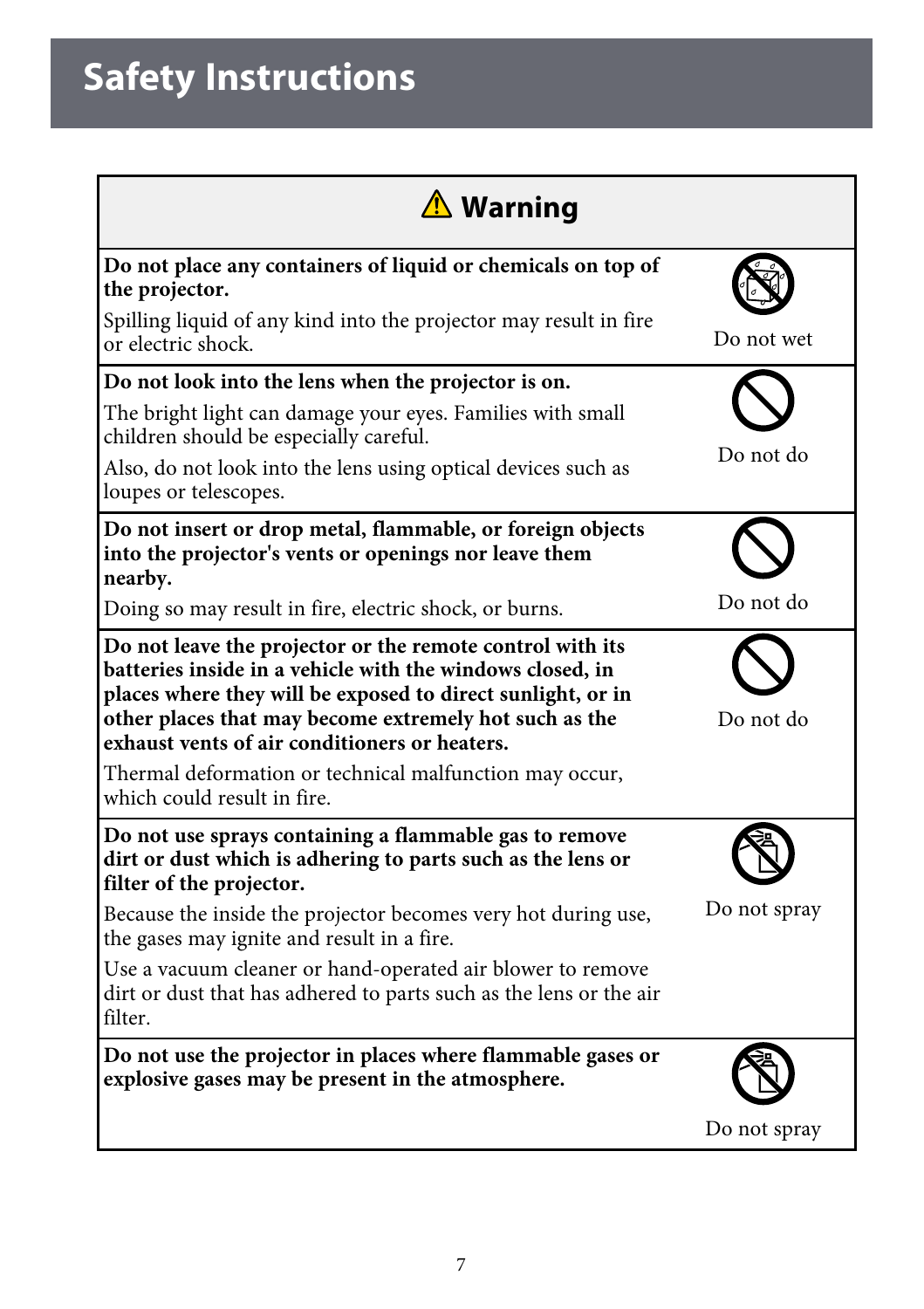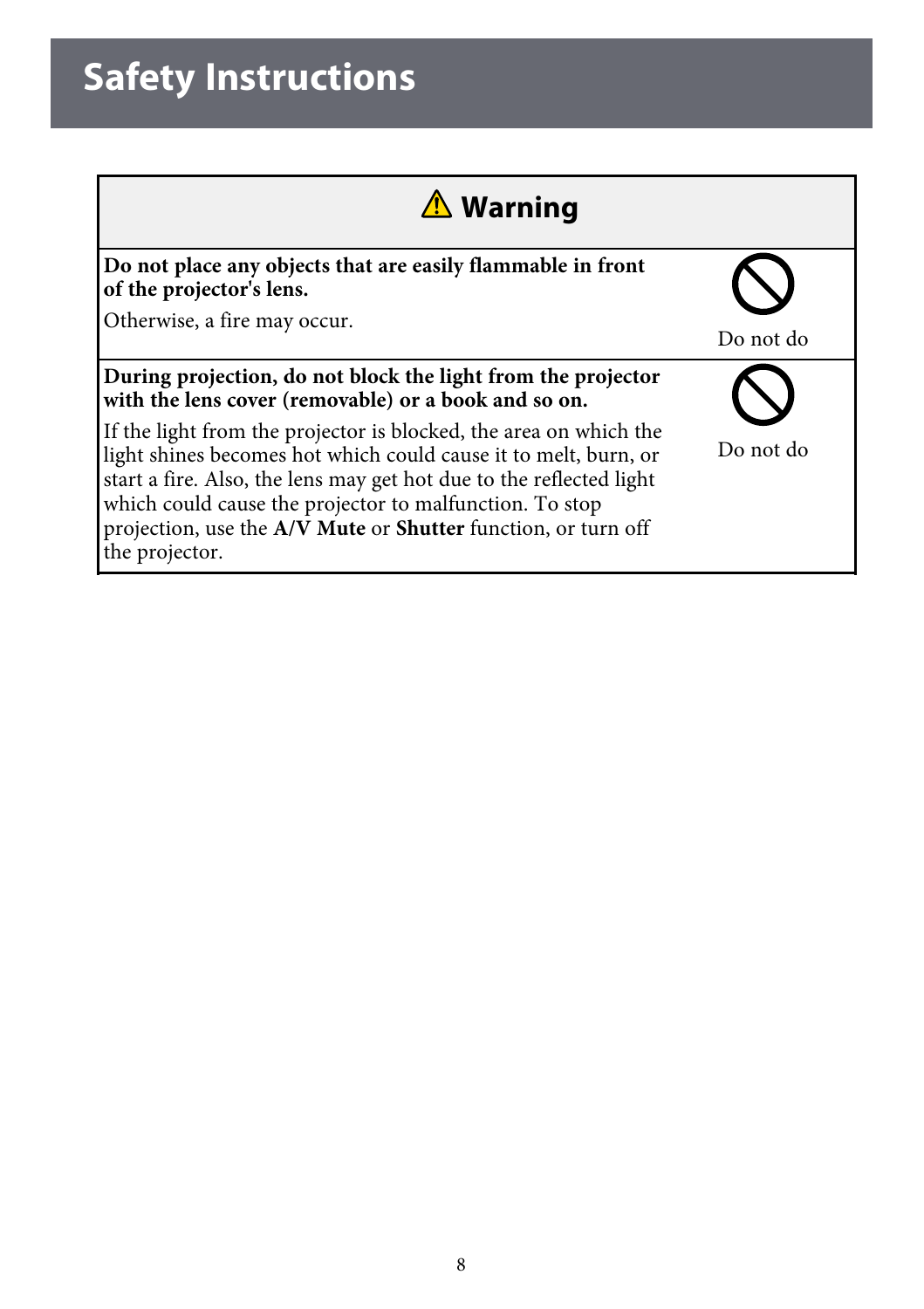

**Do not block the slots and opening in the projector case. They provide ventilation and prevent the projector from overheating. Do not place the projector in the following locations.**

- Badly ventilated or narrow places, such as inside a closet or in a book case.
- On soft surfaces such as a rug, bedding, blanket, and so on.
- Do not cover the projector with a blanket, curtain, or tablecloth.
- Badly ventilated locations such as inside an AV rack or cabinet.
- Locations subject to high temperatures, such as near heating equipment.

For projectors with air intake vents at the bottom, do not place anything under the projector such as cloth or paper. These could be absorbed by the air intake vent during projection causing the internal temperature to rise which may result in a fire.

When installing the projector close to a wall, make sure there is a gap as specified in the *User's Guide* between the wall and the air exhaust vent.

• Do not install the projector in an airtight location.

If the projector needs to be installed in an airtight location, it is vital to ensure that air conditioning and ventilation equipment are also installed. If the location is not sufficiently ventilated, heat exhausted from the projector will accumulate and could trigger the projector's built-in protection circuits, and the projector may malfunction.

**Do not install the projector in a location that is not strong enough to bear its weight, or on an unstable surface such as a table that shakes or is tilted.**

The projector may fall down or tip over causing damage, deformation, or injury.



Do not place on an unstable surface

Do not do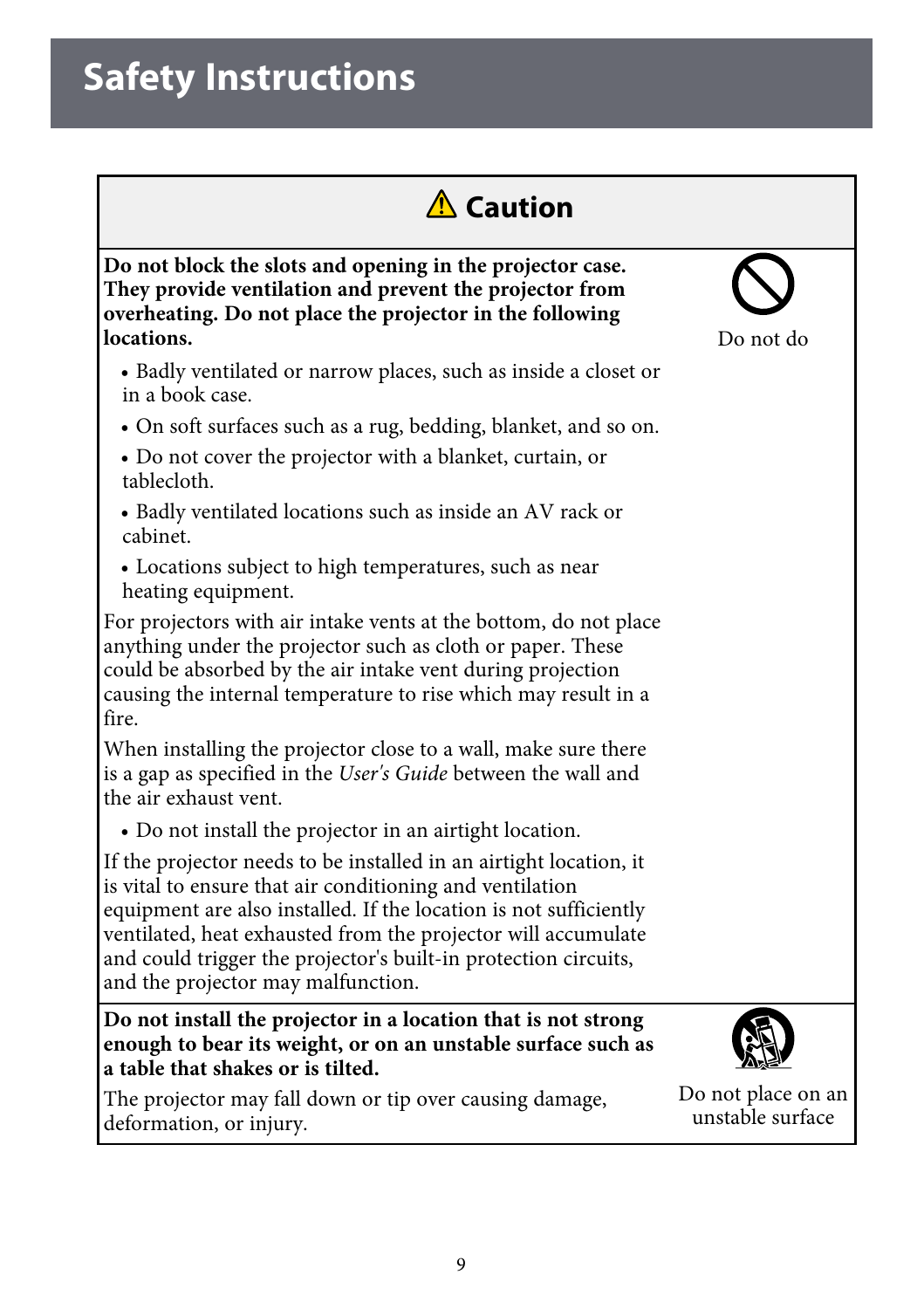| $\Lambda$ Caution                                                                                                                                                                                                                                                                                                                       |                                           |
|-----------------------------------------------------------------------------------------------------------------------------------------------------------------------------------------------------------------------------------------------------------------------------------------------------------------------------------------|-------------------------------------------|
| Do not stand on the projector or place heavy objects on it.<br>You may fall over resulting in injury or the projector may<br>become damaged.                                                                                                                                                                                            | Do not do                                 |
| Keep batteries that have been removed from the remote<br>control out of the reach of children.<br>Children could swallow the batteries which could become<br>stuck in the throat. If a battery is swallowed, seek medical<br>attention immediately.                                                                                     | Do not do                                 |
| Do not place anything that can become warped or damaged<br>by heat near the exhaust vents. Do not bring your hands or<br>face close to the vents while projection is in progress.<br>Because of hot air coming out from the air exhaust vents, you<br>could get burnt or it could be a cause of warping or other<br>damage to property. | Do not do                                 |
| Do not place the source of an open flame, such as a lit<br>candle, on or near the projector.                                                                                                                                                                                                                                            | Do not do                                 |
| Unplug the projector when it will not be used for extended<br>periods.<br>The insulation may deteriorate, which may result in fire.                                                                                                                                                                                                     | Disconnect the<br>plug from the<br>outlet |
| Be sure to check that the power is turned off, the plug is<br>disconnected from the outlet and all cables are disconnected<br>before moving the projector.<br>Fire or electric shock may result.                                                                                                                                        | Disconnect the<br>plug from the<br>outlet |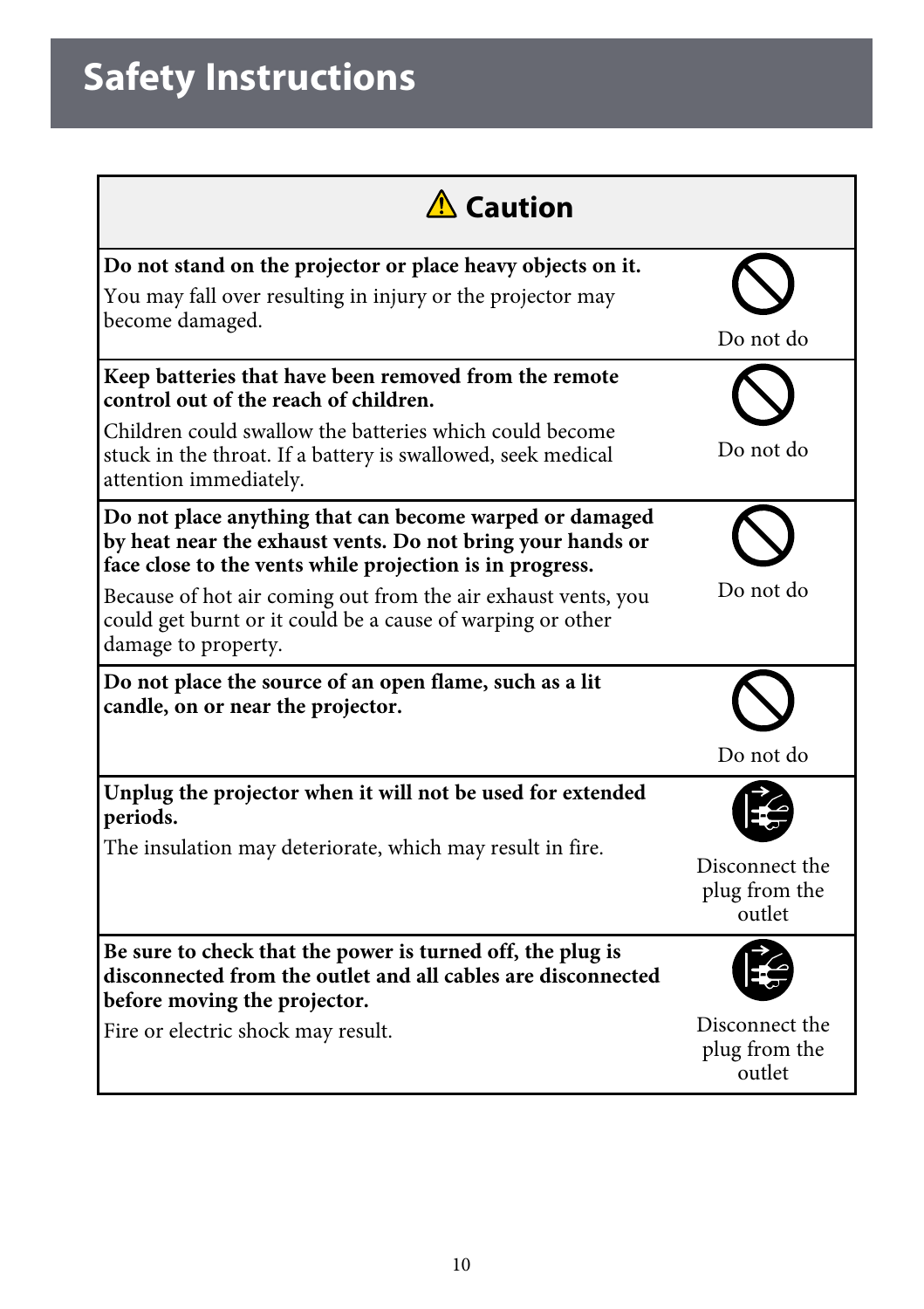| A Caution                                                                                                                                                                                                                                                                                                             |                                           |  |
|-----------------------------------------------------------------------------------------------------------------------------------------------------------------------------------------------------------------------------------------------------------------------------------------------------------------------|-------------------------------------------|--|
| Unplug the projector from the outlet before cleaning.<br>This avoids electric shock during cleaning.                                                                                                                                                                                                                  |                                           |  |
|                                                                                                                                                                                                                                                                                                                       | Disconnect the<br>plug from the<br>outlet |  |
| Use a dry cloth (or, for stubborn dirt or stains, a moist cloth<br>that has been wrung dry) for cleaning. Do not use liquid,<br>aerosol cleaners, or solvents such as alcohol, thinner or<br>benzine.<br>Water infiltration or deterioration and breakage of the<br>projector housing could result in electric shock. | <b>Instructions</b>                       |  |
| Cables should be wired so that they cannot trip people up<br>and so on.                                                                                                                                                                                                                                               |                                           |  |
| This could cause people to fall and be injured.                                                                                                                                                                                                                                                                       | Instructions                              |  |
| Incorrect battery usage may cause leakage of battery fluid<br>and battery rupture, which could result in fire, injury or<br>corrosion of the projector. When replacing batteries, take<br>the following precautions.                                                                                                  | Instructions                              |  |
| • Do not use batteries of different types or mix old and new<br>batteries.                                                                                                                                                                                                                                            |                                           |  |
| • Do not use any batteries other than those specified in the<br>User's Guide.                                                                                                                                                                                                                                         |                                           |  |
| • If the batteries leak, wipe away battery fluid with a cloth<br>and so on, and replace them with new batteries. If fluid gets<br>on your hands, wash them immediately.                                                                                                                                               |                                           |  |
| • Replace the batteries as soon as they run out.                                                                                                                                                                                                                                                                      |                                           |  |
| • Remove the batteries if you will not be using the projector<br>for a long period of time.                                                                                                                                                                                                                           |                                           |  |
| • Do not expose batteries to heat or flame and do not put<br>them in water.                                                                                                                                                                                                                                           |                                           |  |
| • Insert batteries so that the polarities $(+$ and $-)$ are correct.                                                                                                                                                                                                                                                  |                                           |  |
| Dispose of used batteries according to local regulations.                                                                                                                                                                                                                                                             |                                           |  |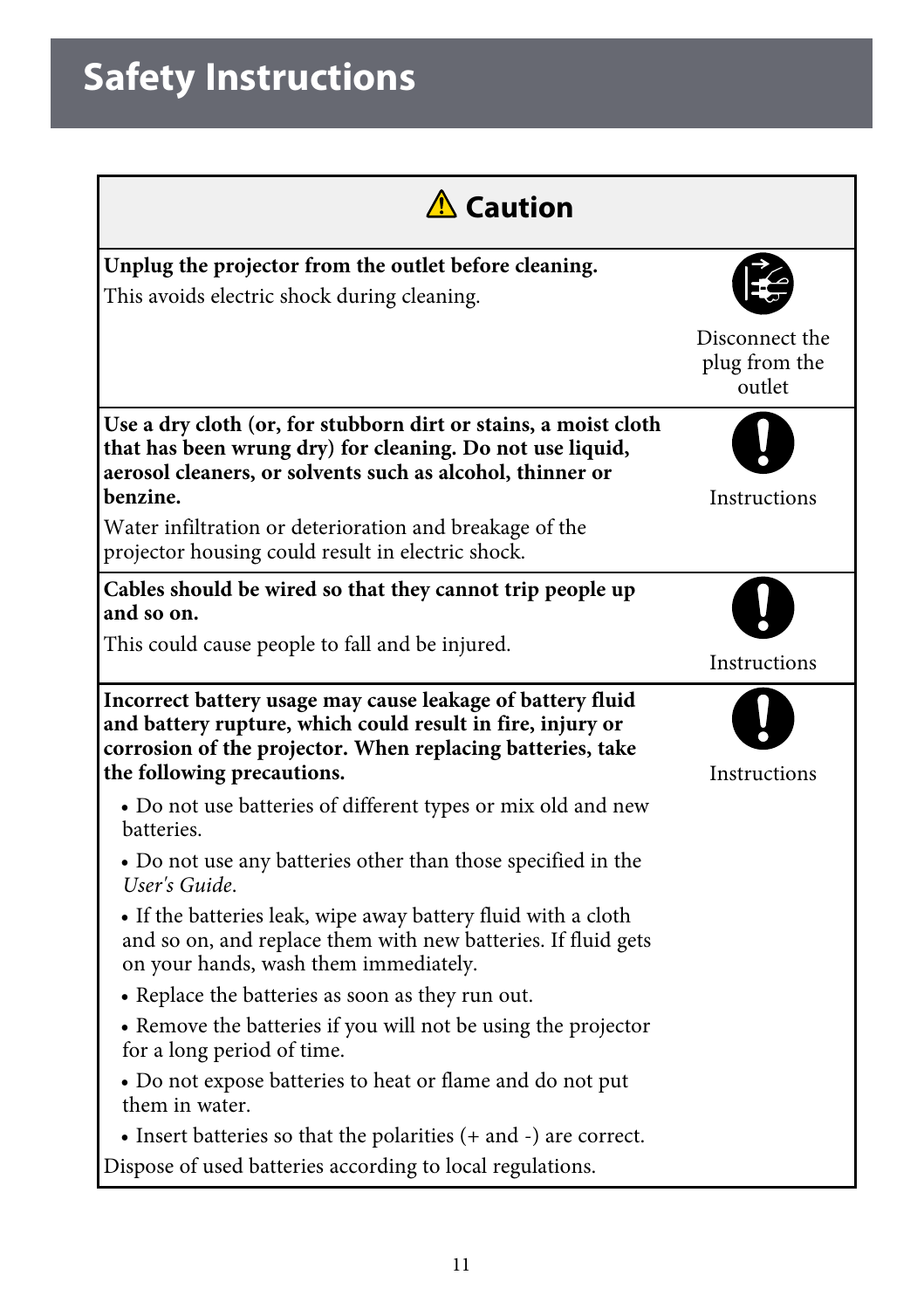| $\Lambda$ Caution                                                                                                                         |              |
|-------------------------------------------------------------------------------------------------------------------------------------------|--------------|
| Follow the maintenance schedule for this projector.                                                                                       |              |
| If the interior of the projector has not been cleaned for a long<br>time, dust may build up, which could cause fire or electric<br>shock. | Instructions |
| Replace your air filter periodically as needed.                                                                                           |              |
| Contact your dealer to clean the interior of the projector as<br>needed.                                                                  |              |
| Do not use the projector in places where corrosive gas, such<br>as sulfurous gas from hot springs, may be present.                        |              |
| Malfunction may result.                                                                                                                   | Do not do    |
| Do not start the projector while the volume is too high.<br>(only models with built-in speaker)                                           |              |
| Loud sounds may cause loss of hearing.                                                                                                    |              |
| Always lower the volume before turning off the projector.<br>Gradually increase the volume after turning on the projector.                | Instructions |
| Avoid standing in front of the projector so you do not block<br>the projected images and the bright light does not shine in<br>your eyes. |              |
| Looking into the projector's light can damage your eyesight.                                                                              | Instructions |

#### **P** Related Links

• ["Notes on the Lamp"](#page-11-0) p.12

## <span id="page-11-0"></span>**Notes on the Lamp**

Note the following points as well as any other warnings and cautions.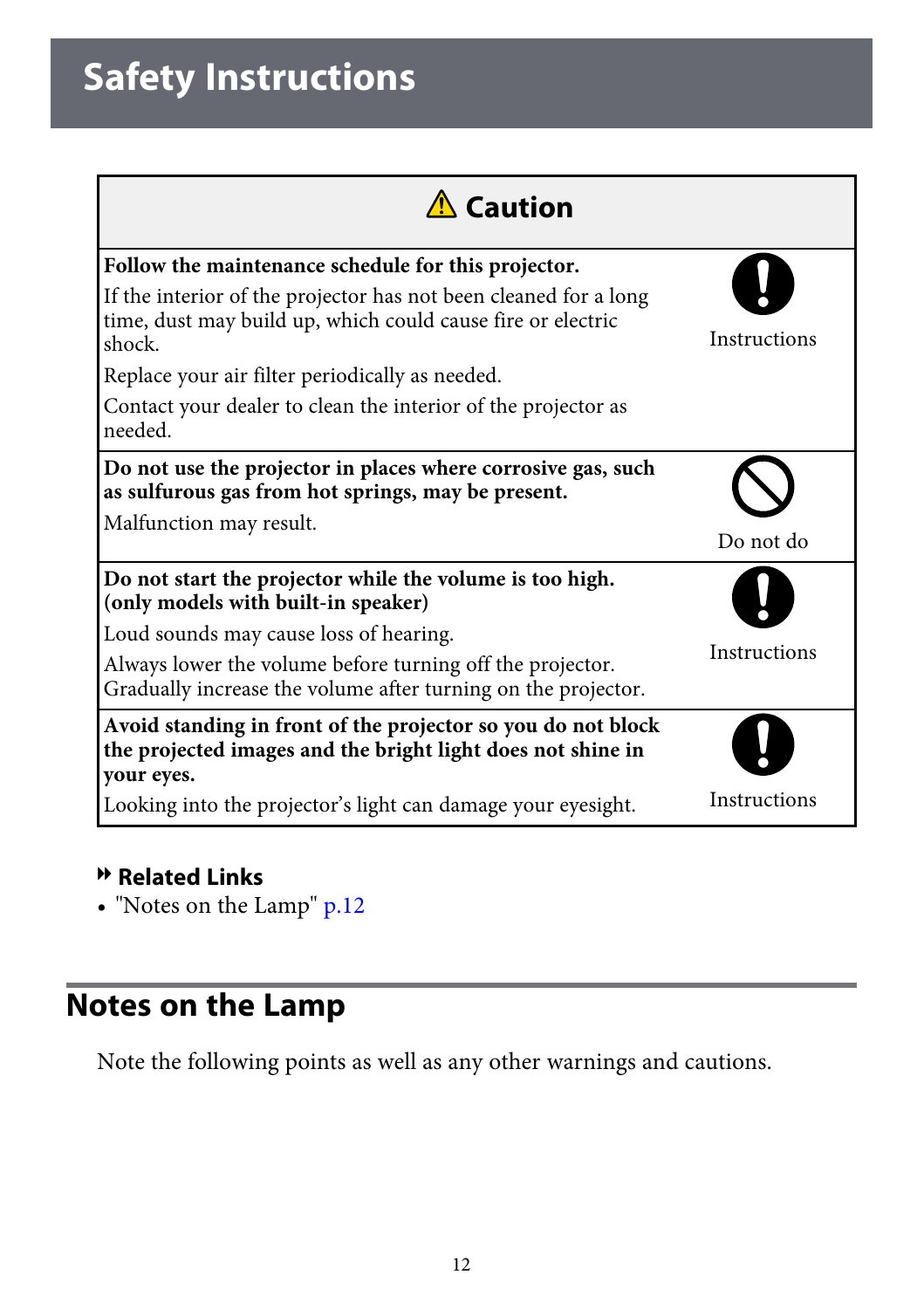

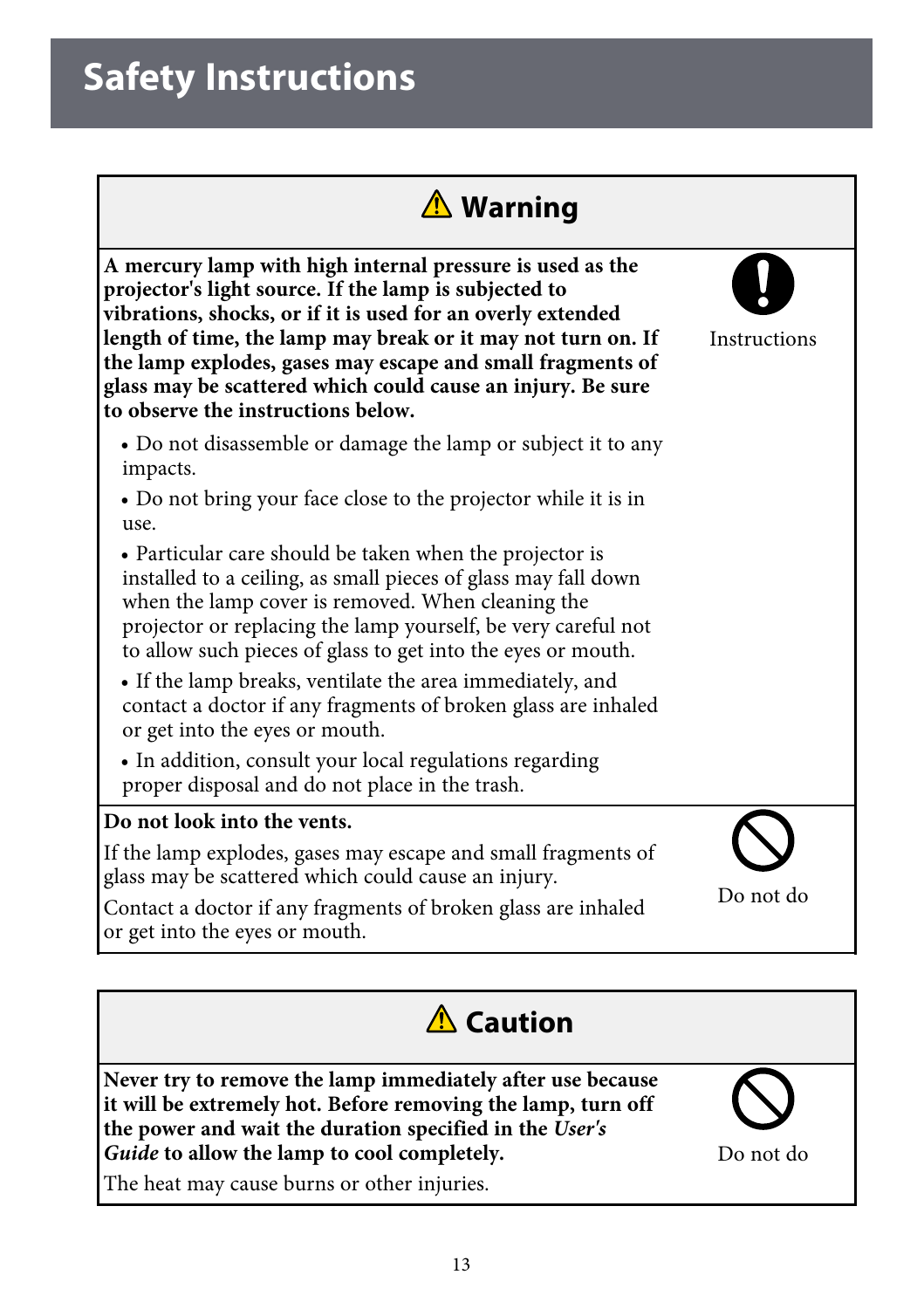<span id="page-13-0"></span>Be sure to observe the following precautions to avoid malfunctions, operating errors or damage to the projector.

#### g **Related Links**

- "Notes on [Handling](#page-13-1) and Storage" p.14
- • ["Projection](#page-14-0) Lamp" p.15
- "LCD [Panel"](#page-14-1) p.15
- • ["Afterimage](#page-15-0) (Burn-in)" p.16
- "Notes on Carrying the [Projector"](#page-15-1) p.16
- "Power Cords for [Overseas](#page-16-0) Use" p.17

#### <span id="page-13-1"></span>**Notes on Handling and Storage**

• Do not use or store the projector in places where it might be subjected to high and low extremes of temperature. Furthermore, avoid places where the temperature may change suddenly.

Be sure to observe the operating temperatures and storage temperatures given in the *User's Guide* when using and storing the projector. When storing the projector, store it in a dry location.

- Do not set up the projector in places where it might be subjected to vibration or shock.
- Do not set up the projector near high-voltage electrical wires or sources of magnetic fields.

These may interfere with correct operation.

- Do not tilt the projector forwards or backwards at an angle that is greater than specified in the *User's Guide*. Doing so may damage the projector or cause an accident.
- Do not touch the lens with bare hands.
	- You may not be able to project clearly if the surface of the lens is smeared with fingerprints or sebum. For projector's with a lens cover, always attach the cover to the lens when not using the projector, to prevent the lens from becoming dirty or damaged.
- Remove the batteries from the remote control before storage.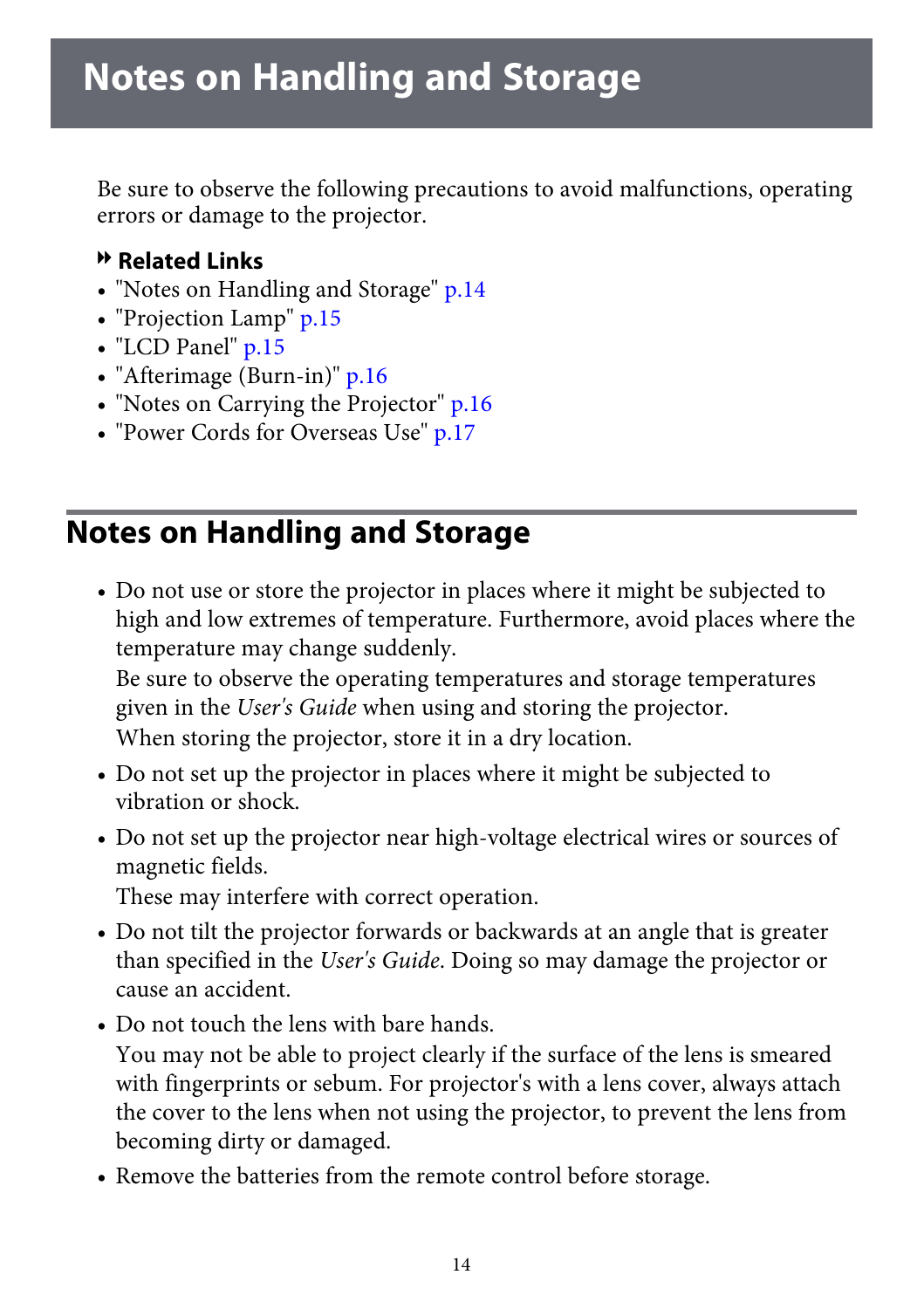If the batteries are left in the remote control for long periods, they may leak.

- Do not use or store the projector in places where smoke from oil or cigarettes may be present, as it can adversely affect the quality of the projected images.
- Contact your dealer to clean the interior of the projector. If the interior of the projector has not been cleaned for a long time, dust may build up which could cause the internal temperature of the projector to rise resulting in malfunctions and early deterioration of optical parts.
- Epson takes no responsibility for loss or damage caused by damage to the projector or lamp failures outside service warranty conditions.

### <span id="page-14-0"></span>**Projection Lamp**

A mercury lamp with high internal pressure is used as the projector's light source. The characteristics of the mercury lamp are:

- The intensity of the lamp decreases with use.
- When it is time for replacement, the lamp will no longer light or may break with a loud noise.
- The interval of lamp replacement may vary greatly depending on the individual lamp characteristics and the operating environment. You should always have a spare lamp ready in case it is needed.
- Do not turn the projector on immediately after turning it off. Turning the projector on and off frequently may shorten the life of the lamp.
- Once the lamp replacement period has elapsed, the possibility of the lamp breakage becomes greater. When the lamp replacement message appears, replace the lamp with a new one as soon as possible.

### <span id="page-14-1"></span>**LCD Panel**

The LCD panel is manufactured using extremely high-precision technology. However, black dots may appear on the panel, or some red, blue or green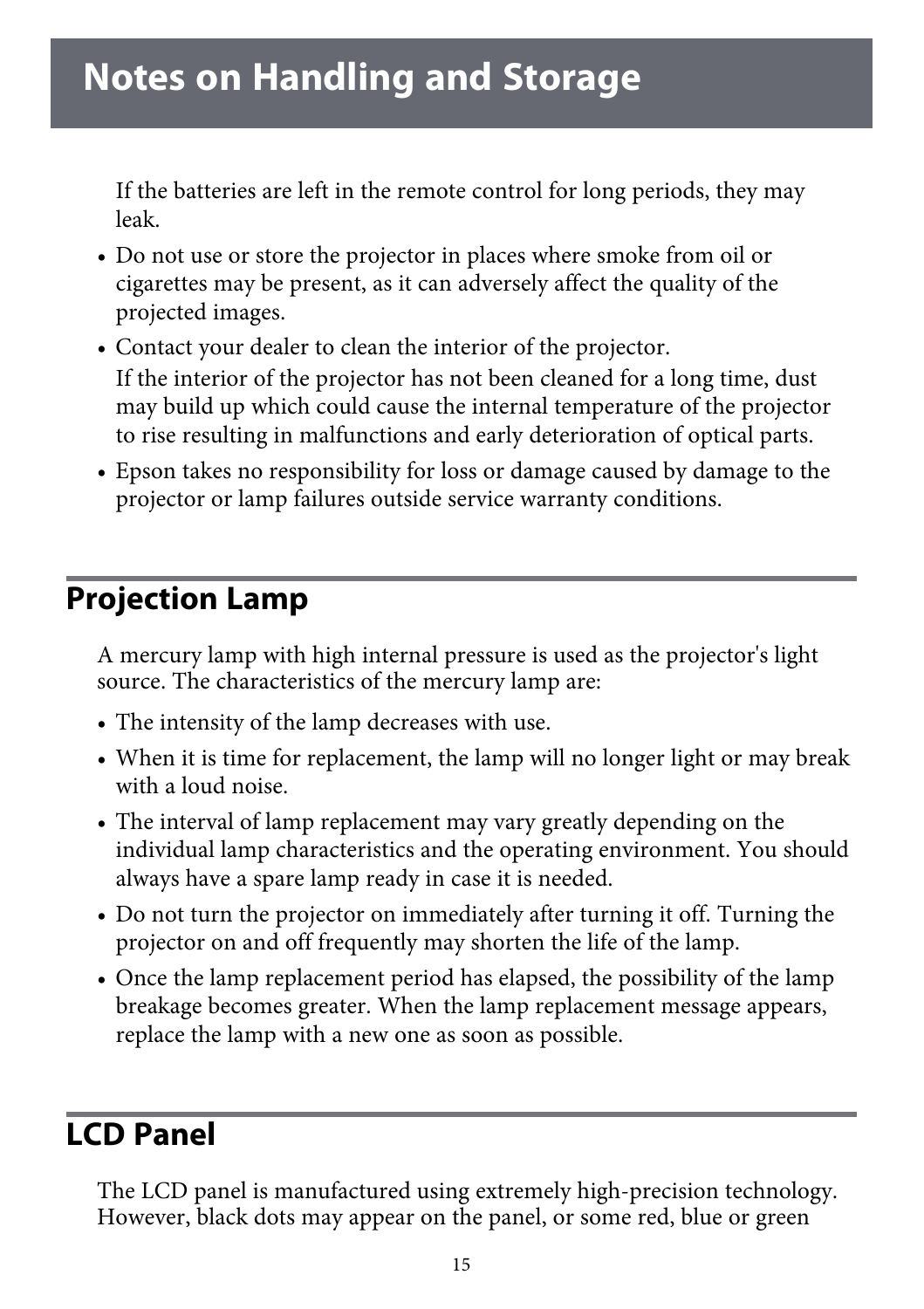dots may light up extremely brightly at times. Furthermore, sometimes striped color irregularities or brightness irregularities may also appear. They are caused by the characteristics of the LCD panel, and are not a sign of a malfunction.

### <span id="page-15-0"></span>**Afterimage (Burn-in)**

When still images or images that move a little are projected for an extended period, an afterimage may remain in the projected image.

This issue is due to the nature of the LCD panel and is not a malfunction.

Perform the following to reduce this issue.

- Change the projected image regularly.
- Stop projecting regularly.

In the unlikely event that an afterimage occurs, project a black screen until the afterimage disappears (this varies depending on the degree of afterimage, but as a guide you should project for 30 to 60 minutes).

If the issue continues, contact your local dealer.

#### <span id="page-15-1"></span>**Notes on Carrying the Projector**

• Turn off the projector power and then disconnect the power cord from the outlet.

Furthermore, check that all other cables have been disconnected.

- If your model of projector has a lens cover, attach it to the lens.
- If your model of projector has extendable feet, retract them.
- If your model of projector has a handle, hold the projector by the handle when carrying it.
- When carrying large models, make sure it is carried by the number of people specified in the *User's Guide*.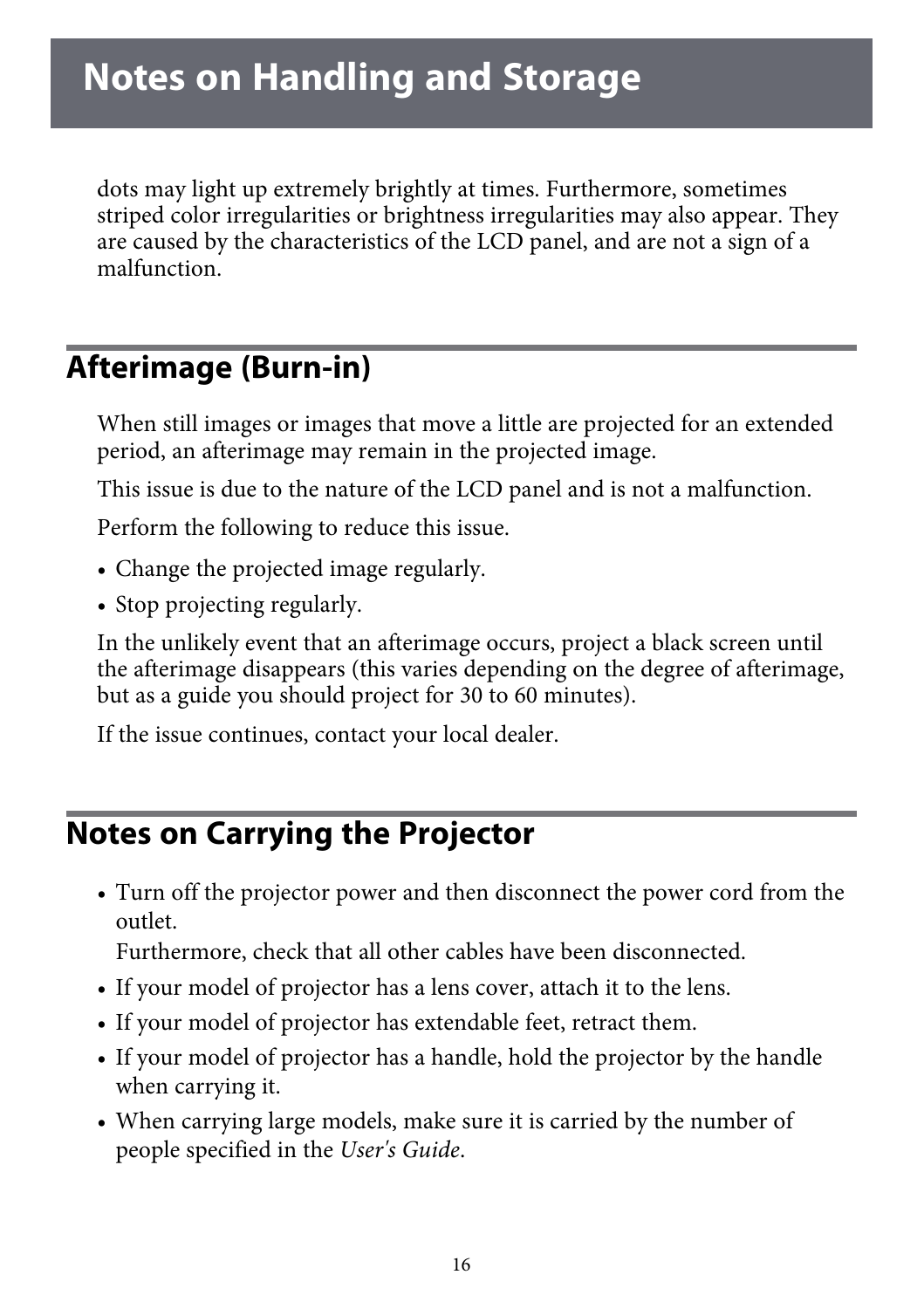#### **When transporting the projector to the manufacturer for repairs**

The internal projector components consist of many glass parts and highprecision parts. When transporting the projector, take the following measures to protect the projector from any damage that might result from shock.

Enclose the projector securely in buffer material to protect it from shock, and place it into a strong cardboard container. Be sure to notify the carrier company that the contents are fragile.

\* Please note that any malfunctions that occur when the customer transports the projector are not covered by the guarantee.

### <span id="page-16-0"></span>**Power Cords for Overseas Use**

The power cord that is supplied with this projector conforms to electrical safety regulations. Do not use a power cord other than the one supplied with the projector.

If using the projector overseas, check the power supply voltage, outlet shape and electrical rating of the projector that conform to the local standards, and purchase a proper power cord in the country.

Contact an authorized Epson dealer in one of the countries listed on Epson Projector Contact List for details on obtaining a proper power cord.

#### **General power cord specifications**

The following conditions must be observed regardless of the country of use.

- The power cord must have the approval marks from the standards authority of the country where the projector is to be used.
- The plug must be of the same shape as the outlets in the country of use.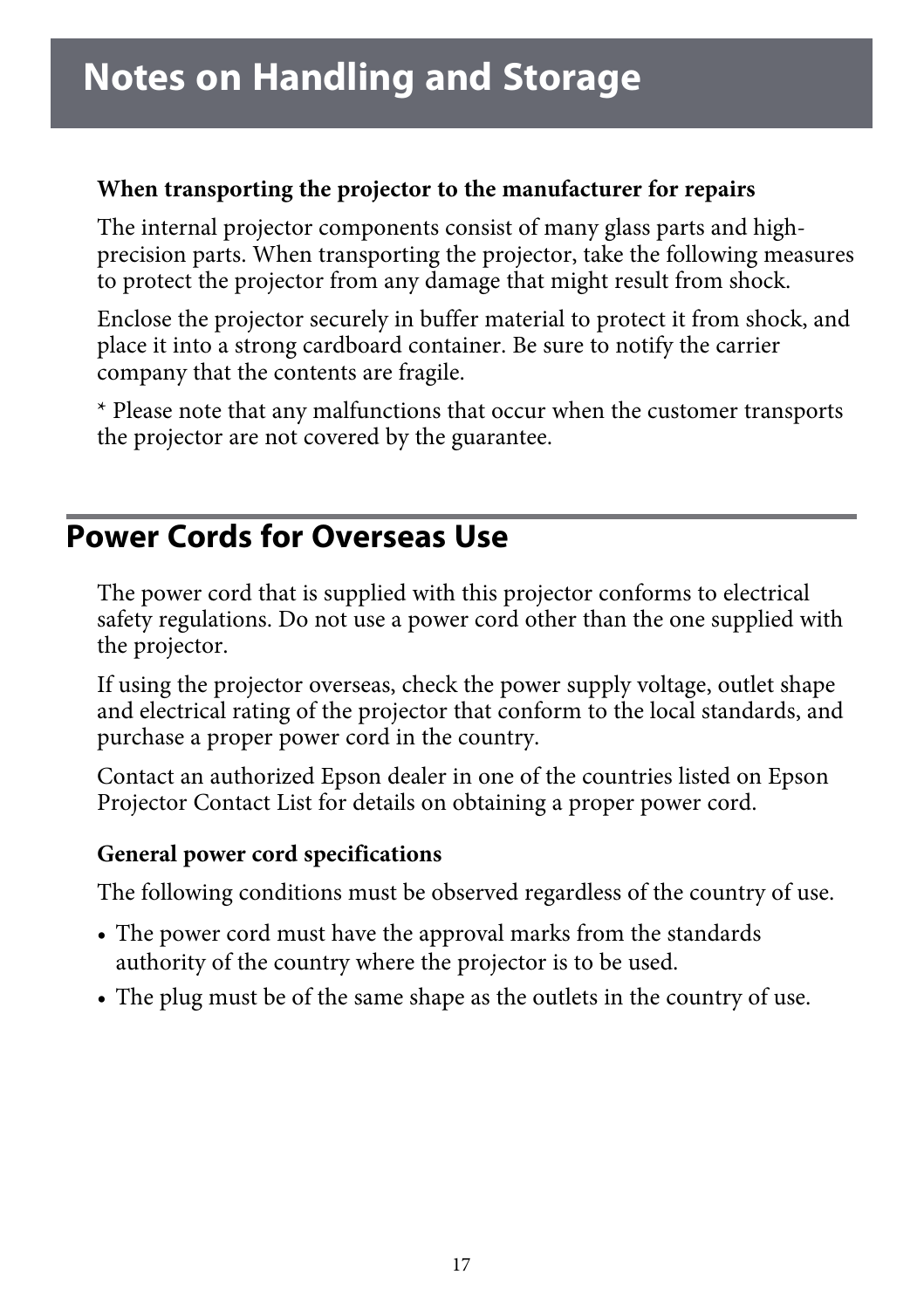#### **Examples of standards authorities or certification marks for different countries**

| Country name                | Standards authority<br>or certification<br>mark | Country name | Standards authority<br>or certification<br>mark |
|-----------------------------|-------------------------------------------------|--------------|-------------------------------------------------|
| United States of<br>America | UL                                              | Norway       | <b>NEMKO</b>                                    |
| Canada                      | CSA                                             | Finland      | <b>FIMKO</b>                                    |
| United Kingdom              | BSI                                             | France       | <b>LCIE</b>                                     |
| Italy                       | <b>IMQ</b>                                      | Belgium      | <b>CEBEC</b>                                    |
| Australia                   | SA A                                            | Netherlands  | <b>KEMA</b>                                     |
| Austria                     | <b>OVE</b>                                      | Japan        | <b>PSE</b>                                      |
| Switzerland                 | <b>SEV</b>                                      | Korea        | EK                                              |
| Sweden                      | SEMKO                                           | China        | CCC                                             |
| Denmark                     | <b>DEMKO</b>                                    | Singapole    | <b>PSB</b>                                      |
| Germany                     | VDE                                             |              |                                                 |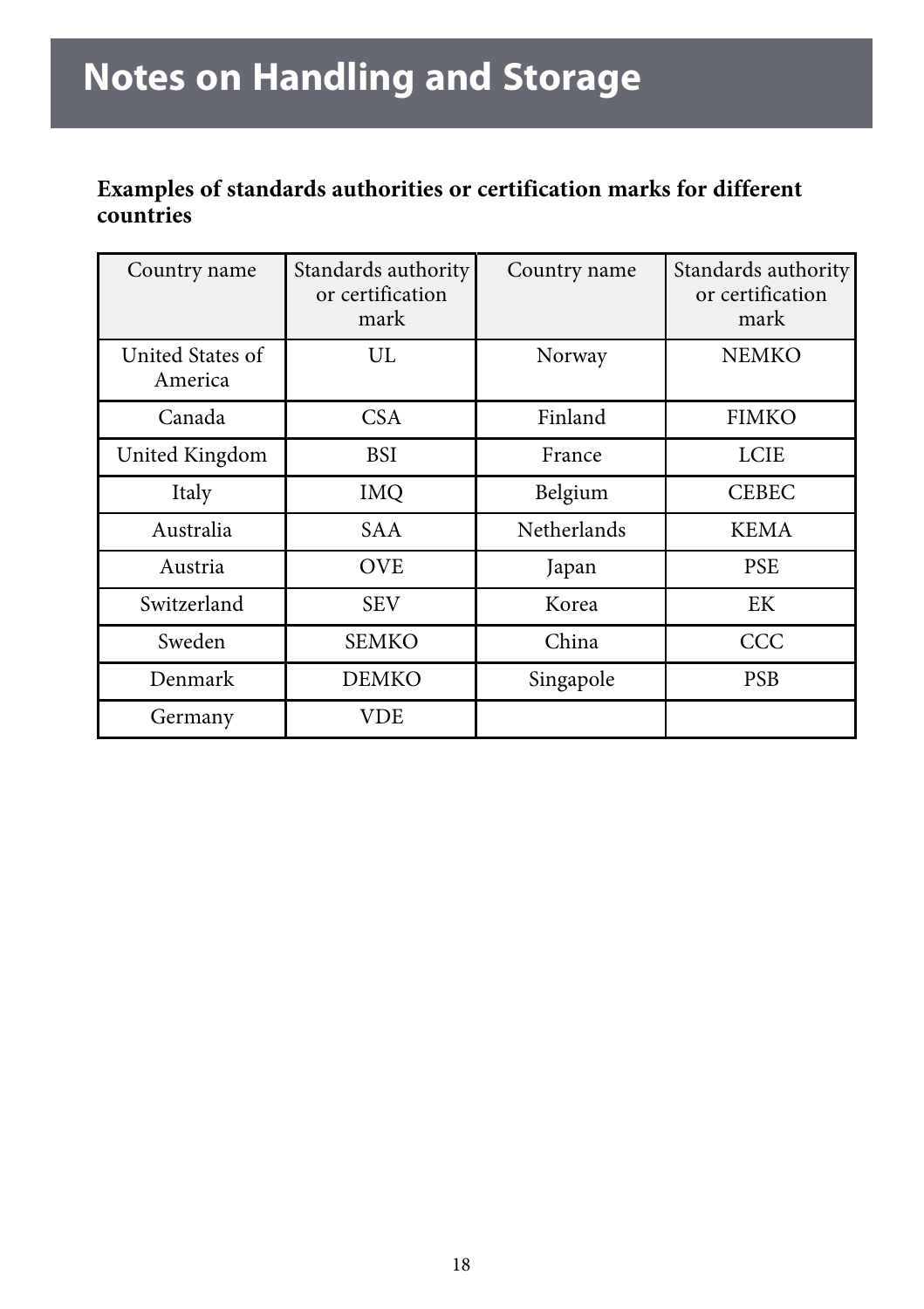<span id="page-18-1"></span><span id="page-18-0"></span>If your projector develops a problem, make a copy of these check sheets and use them to explain the problem symptoms more clearly when calling for service.

#### Problems

| Power does not turn on                                                                                   | Color is poor or too dark                         |
|----------------------------------------------------------------------------------------------------------|---------------------------------------------------|
| Nothing appears on the screen                                                                            | Too dark                                          |
| A message appears                                                                                        | Color is poor or too dark (video)                 |
| $\Box$ No image signal is being input                                                                    | Color is poor or too dark (computer)              |
| $\Box$ These signals cannot be handled by<br>this projector.                                             | Color different from TV/CRT                       |
| Blue screen (blue background)<br>Black screen (black background)                                         | Menus<br>$\Box$ Menus appear                      |
| $\Box$ Projected images                                                                                  | Setting □ Sleep Mode: ON                          |
| $\Box$ User's logo (no message appears)                                                                  | About (Video)                                     |
| Image is truncated or small<br>Only part of the image is displayed                                       | Video Signal<br>AUTO<br><b>NTSC</b>               |
| Image is smaller than size of screen                                                                     | Other                                             |
| $\Box$ Image has keystone distortion                                                                     | About (Computer)<br>Hz                            |
| $\Box$ Several pixels are missing                                                                        | Frequency<br>н<br>٧<br>Hz                         |
| Image quality is poor                                                                                    | Positive<br><b>SYNC Polarity</b><br>Н<br>Negative |
| Image is blurry and out of focus<br>Image contains striped patterns                                      | Positive<br>٧<br>Negative                         |
| Image flickers<br>$\Box$ Characters appear to be missing                                                 | <b>SYNC Mode</b><br>Separate<br>Composite         |
| Audio (only models with built-in speaker)                                                                | $\Box$ Sync on<br>Green                           |
| No sound is heard                                                                                        | Resolution<br>×                                   |
| Volume is low                                                                                            | <b>Refresh Rate</b><br>Hz                         |
| Sound is distorted                                                                                       |                                                   |
| $\Box$ Wrong sound is heard                                                                              | Menus                                             |
| $\Box$ Has the connected equipment been set to<br>output audio?                                          | Menus appear<br>Audio                             |
| Does the sound come out when external<br>speakers are connected?<br>(if equipped with an Audio Out port) | Audio input (<br>$\mathcal{C}$<br>Volume<br>(     |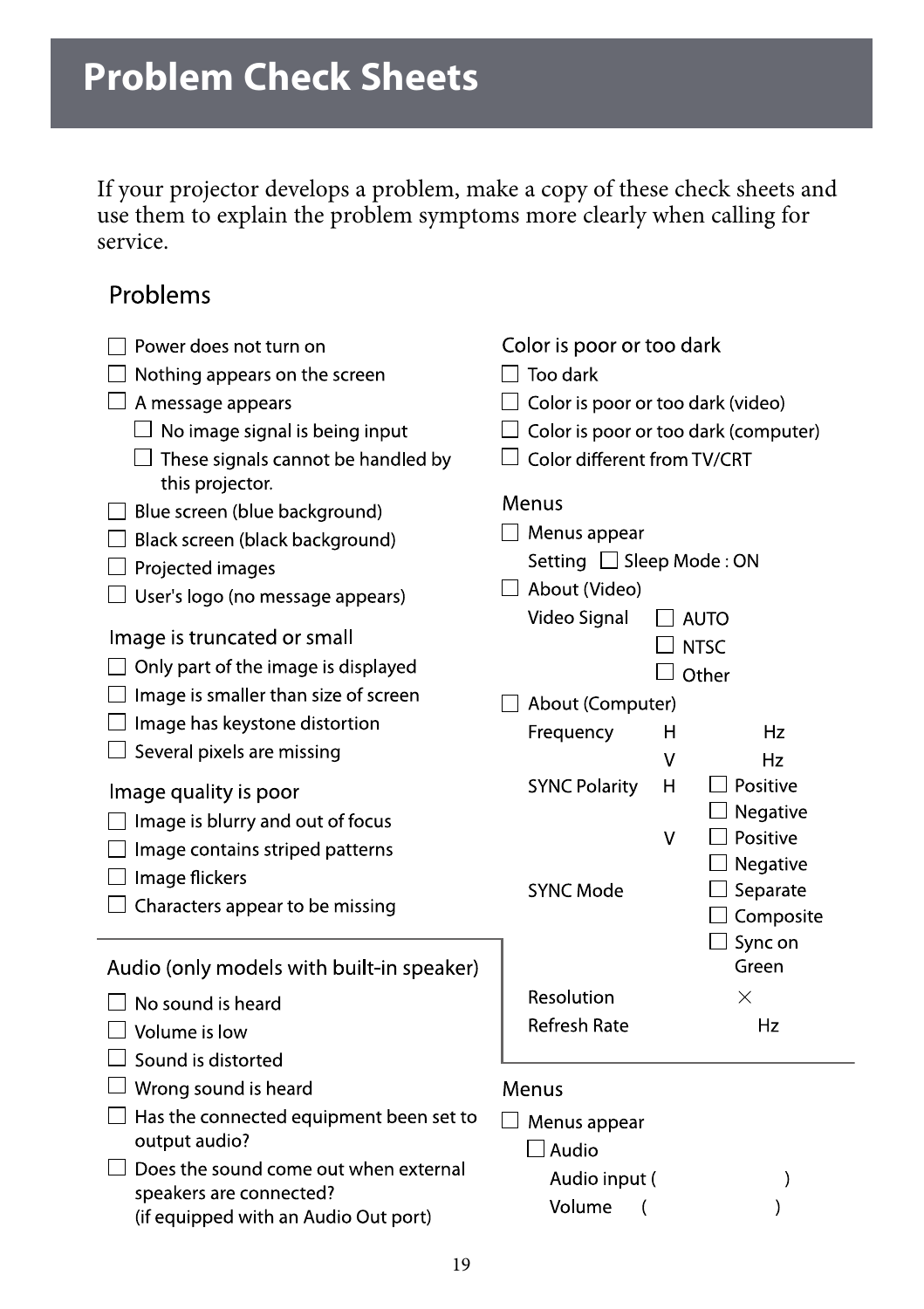## **Problem Check Sheets**

Write symptoms here:

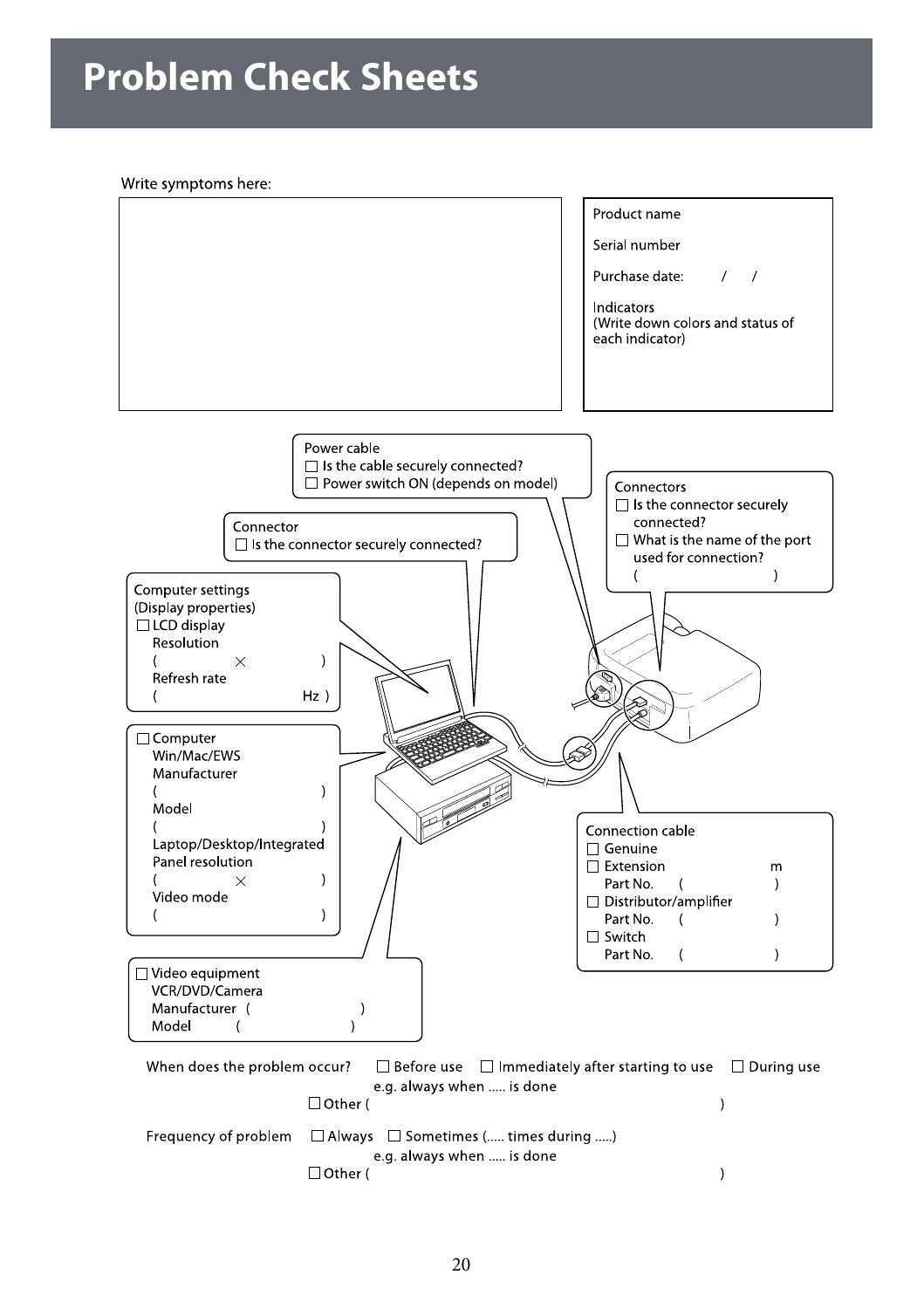<span id="page-20-0"></span>Use the following contact information if any problems occur with the projector while overseas.

This address list is current as of January 2020.

A more up-to-date contact address can be obtained from the corresponding website listed here. If you do not find what you need on any of these pages, please visit the main Epson home page at www.epson.com.

#### g **Related Links**

- • ["EUROPE, MIDDLE EAST & AFRICA"](#page-20-1) p.21
- • ["NORTH, CENTRAL AMERICA & CARIBBEAN ISLANDS"](#page-22-0) p.23
- • ["SOUTH AMERICA"](#page-22-1) p.23
- • ["ASIA & OCEANIA"](#page-23-0) p.24
- • ["Copyright Attribution"](#page-23-1) p.24

### <span id="page-20-1"></span>**EUROPE, MIDDLE EAST & AFRICA**

| ALBANIA:<br><b>ITD Sh.p.k</b><br>https://www.itd-al.com                                                 | <b>ESTONIA:</b><br><b>Epson Service Center</b><br>Estonia<br>http://www.epson.ee              | LATVIA :<br><b>Epson Service Center</b><br>Latvia<br>http://www.epson.lv                |
|---------------------------------------------------------------------------------------------------------|-----------------------------------------------------------------------------------------------|-----------------------------------------------------------------------------------------|
| <b>AUSTRIA:</b><br><b>Epson Deutschland</b><br><b>GmbH</b><br>http://www.epson.at                       | <b>FINLAND:</b><br><b>Epson Finland</b><br>http://www.epson.fi                                | LITHUANIA:<br><b>Epson Service Center</b><br>Lithuania<br>http://www.epson.lt           |
| <b>BELGIUM:</b><br>Epson Europe B.V.<br><b>Branch office Belgium</b><br>https://www.epson.be            | <b>FRANCE &amp; DOM-TOM</b><br><b>TERRITORY:</b><br>Epson France S.A.<br>https://www.epson.fr | LUXEMBURG:<br>Epson Europe B.V.<br><b>Branch office Belgium</b><br>https://www.epson.be |
| <b>BOSNIA AND</b><br><b>HERZEGOVINA:</b><br>NET d.o.o. Computer<br>Engineering<br>http://www.net.com.ba | <b>GERMANY:</b><br><b>Epson Deutschland</b><br><b>GmbH</b><br>https://www.epson.de            | <b>NORTH MACEDONIA:</b><br><b>Digit Computer</b><br>Engineering<br>http://digit.net.mk  |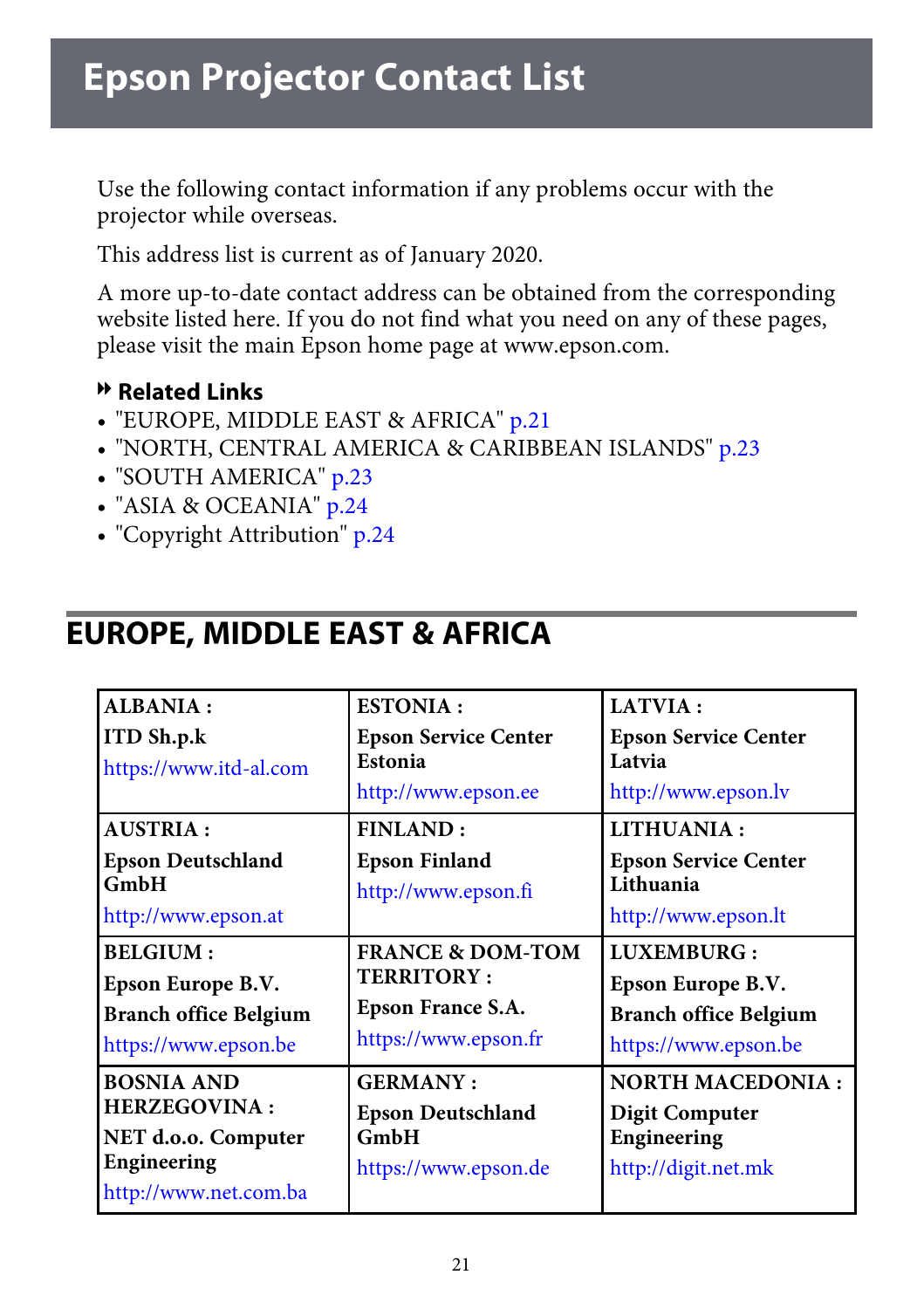# **Epson Projector Contact List**

| <b>BULGARIA:</b><br><b>Epson Service Center</b><br><b>Bulgaria</b><br>http://www.kolbis.com<br><b>CROATIA:</b><br>MR servis d.o.o.<br>http://www.mrservis.hr | <b>GREECE:</b><br>Oktabit S.A.<br>https://www.oktabit.gr<br>HUNGARY:<br>Epson Europe B.V.<br><b>Branch Office Hungary</b><br>https://www.epson.hu | <b>NETHERLANDS:</b><br>Epson Europe B.V.<br><b>Benelux sales office</b><br>https://www.epson.nl<br>NORWAY:<br><b>Epson Norway</b><br>https://www.epson.no |
|--------------------------------------------------------------------------------------------------------------------------------------------------------------|---------------------------------------------------------------------------------------------------------------------------------------------------|-----------------------------------------------------------------------------------------------------------------------------------------------------------|
| <b>CYPRUS:</b><br>Mechatronic Ltd.<br>http://www.mechatronic.c<br>om.cy<br><b>CZECH REPUBLIC:</b>                                                            | <b>IRELAND:</b><br>Epson (UK) Ltd.<br>https://www.epson.ie<br>ISRAEL:                                                                             | POLAND:<br>Epson Europe B.V.<br><b>Branch Office Poland</b><br>https://www.epson.pl<br>PORTUGAL:                                                          |
| Epson Europe B.V.<br><b>Branch Office Czech</b><br>Republic<br>https://www.epson.cz                                                                          | <b>Epson Israel</b><br>https://www.epson.co.il                                                                                                    | Epson Ibérica S.A.U.<br><b>Branch Office Portugal</b><br>https://www.epson.pt                                                                             |
| <b>DENMARK:</b><br><b>Epson Denmark</b><br>https://www.epson.dk                                                                                              | <b>ITALY:</b><br>Epson Italia s.p.a.<br>https://www.epson.it                                                                                      | <b>ROMANIA:</b><br>Epson Europe B.V.<br><b>Branch Office Romania</b><br>https://www.epson.ro                                                              |
| <b>RUSSIA:</b><br><b>Epson CIS</b><br>https://epson.ru                                                                                                       | <b>KAZAKHSTAN:</b><br>Epson Kazakhstan Rep.<br>Office<br>http://www.epson.kz                                                                      | <b>TURKEY:</b><br><b>Tecpro Bilgi</b><br>Teknolojileri Tic. ve San.<br>Ltd. Sti.<br>http://www.tecpro.com.tr                                              |
| <b>UKRAINE:</b><br><b>Epson Kiev Rep. Office</b><br>http://www.epson.ua                                                                                      | <b>SLOVENIA:</b><br>Birotehna d.o.o.<br>http://www.birotehna.si                                                                                   | UK:<br>Epson (UK) Ltd.<br>https://www.epson.co.uk                                                                                                         |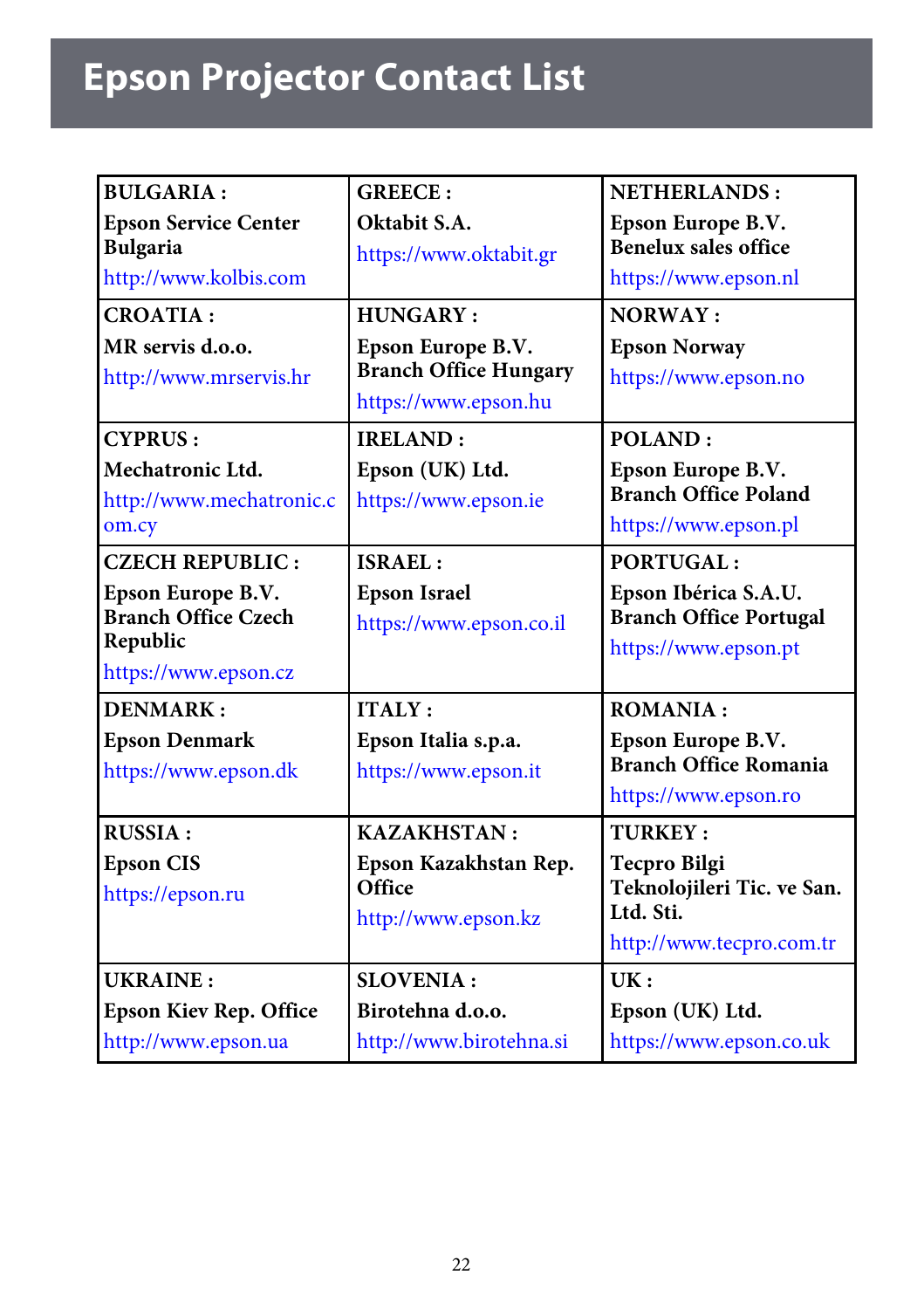# **Epson Projector Contact List**

| <b>SERBIA:</b><br>Atom partner<br>http://www.atompartner.rs<br>/wp/<br><b>EWE Comp</b><br>https://www.ewe.rs | <b>SPAIN</b> :<br>Epson Ibérica, S.A.U.<br>https://www.epson.es    | <b>AFRICA:</b><br>https://www.epson.co.za<br>or<br>https://www.epson.fr                                                    |
|--------------------------------------------------------------------------------------------------------------|--------------------------------------------------------------------|----------------------------------------------------------------------------------------------------------------------------|
| <b>SLOVAKIA:</b><br>Epson Europe B.V.<br><b>Branch Office Czech</b><br>Republic<br>https://www.epson.sk      | <b>SWEDEN:</b><br><b>Epson Sweden</b><br>https://www.epson.se      | <b>SWITZERLAND:</b><br><b>Epson Deutschland</b><br><b>GmbH</b><br><b>Branch office Switzerland</b><br>https://www.epson.ch |
| <b>SOUTH AFRICA:</b><br><b>Epson South Africa</b><br>https://www.epson.co.za                                 | <b>MIDDLE EAST:</b><br>Epson (Middle East)<br>https://www.epson.ae |                                                                                                                            |

## <span id="page-22-0"></span>**NORTH, CENTRAL AMERICA & CARIBBEAN ISLANDS**

| CANADA:                | <b>MEXICO:</b>        | U.S.A.:               |
|------------------------|-----------------------|-----------------------|
| Epson Canada, Ltd.     | Epson Mexico, S.A. de | Epson America, Inc.   |
| https://epson.ca       | C.V.                  | https://epson.com/usa |
|                        | https://epson.com.mx  |                       |
| <b>COSTA RICA:</b>     | <b>ECUADOR:</b>       |                       |
| Epson Costa Rica, S.A. | <b>Epson Ecuador</b>  |                       |
| https://epson.co.cr    | https://epson.com.ec  |                       |

## <span id="page-22-1"></span>**SOUTH AMERICA**

| <b>ARGENTINA:</b>      | CHILE :          | <b>PERU:</b>         |
|------------------------|------------------|----------------------|
| Epson Argentina S.R.L. | Epson Chile S.A. | Epson Peru S.A.      |
| https://epson.com.ar   | https://epson.cl | https://epson.com.pe |